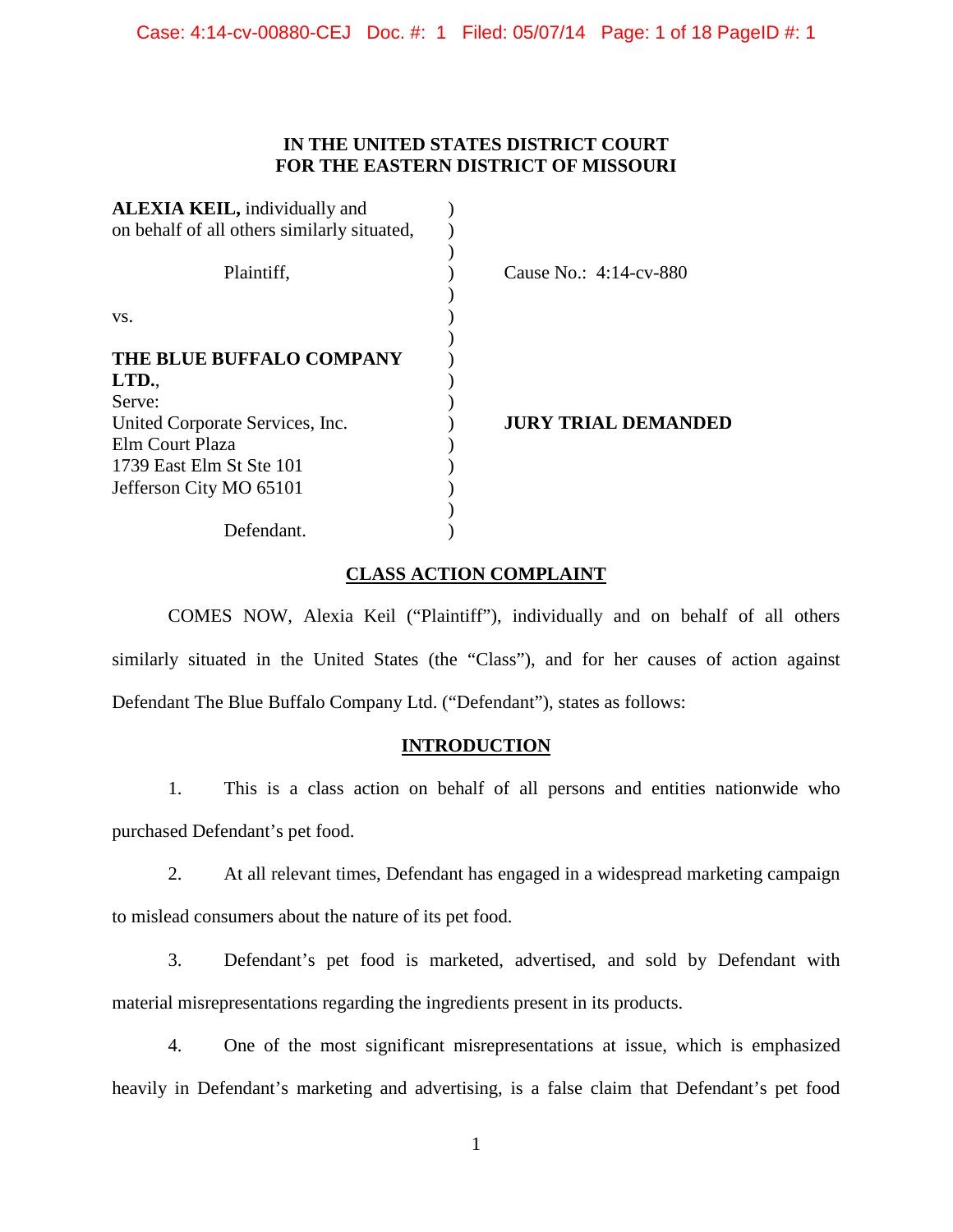## Case: 4:14-cv-00880-CEJ Doc. #: 1 Filed: 05/07/14 Page: 2 of 18 PageID #: 2

contains "NO Chicken/Poultry By-Product Meals."

5. Other misrepresentations at issue include false claims that Defendant's pet food contains no corn, no other grains, and no artificial preservatives, and that Defendant's pet food contains superior nutrition as compared to those of competitor products.

6. Defendants misrepresentations regarding the ingredients present in its products are prominently displayed and promoted on Defendant's website, on product packaging, in advertisements, and in other like promotional materials.

7. Defendant's representations of the ingredients in its pet food are false, deceptive, misleading and materially incorrect because Defendant's pet food does contain significant amounts of chicken/poultry by-product meals, corn, other grains, and artificial preservatives, and does not have any superior nutritional value as compared to competitor products.

8. By advertising and selling the pet food with false claims to consumers regarding its ingredients, Defendant has violated Mo. Rev. Stat. § 407.020 *et seq.,* the Missouri Merchandising Practices Act ("MMPA"), as well as the consumer fraud statutes of other states, and Defendant's deceptive conduct has resulted in Defendant becoming unjustly enriched to the detriment of Plaintiff and the Class.

#### **JURISDICTION AND VENUE**

9. Jurisdiction is proper in this Court pursuant to 28 U.S.C. § 1332(d) because in this class action Plaintiff and Defendant are citizens of different states and the amount in controversy is in excess of \$5,000,000, exclusive of interests and costs.

10. Venue in this district is proper under 28 U.S.C. § 1391(b) and (c) because Plaintiff purchased Defendant's pet food products in St. Louis, Missouri, Defendant conducts business in this district and substantially unlawful conduct giving rise to the claims occurred in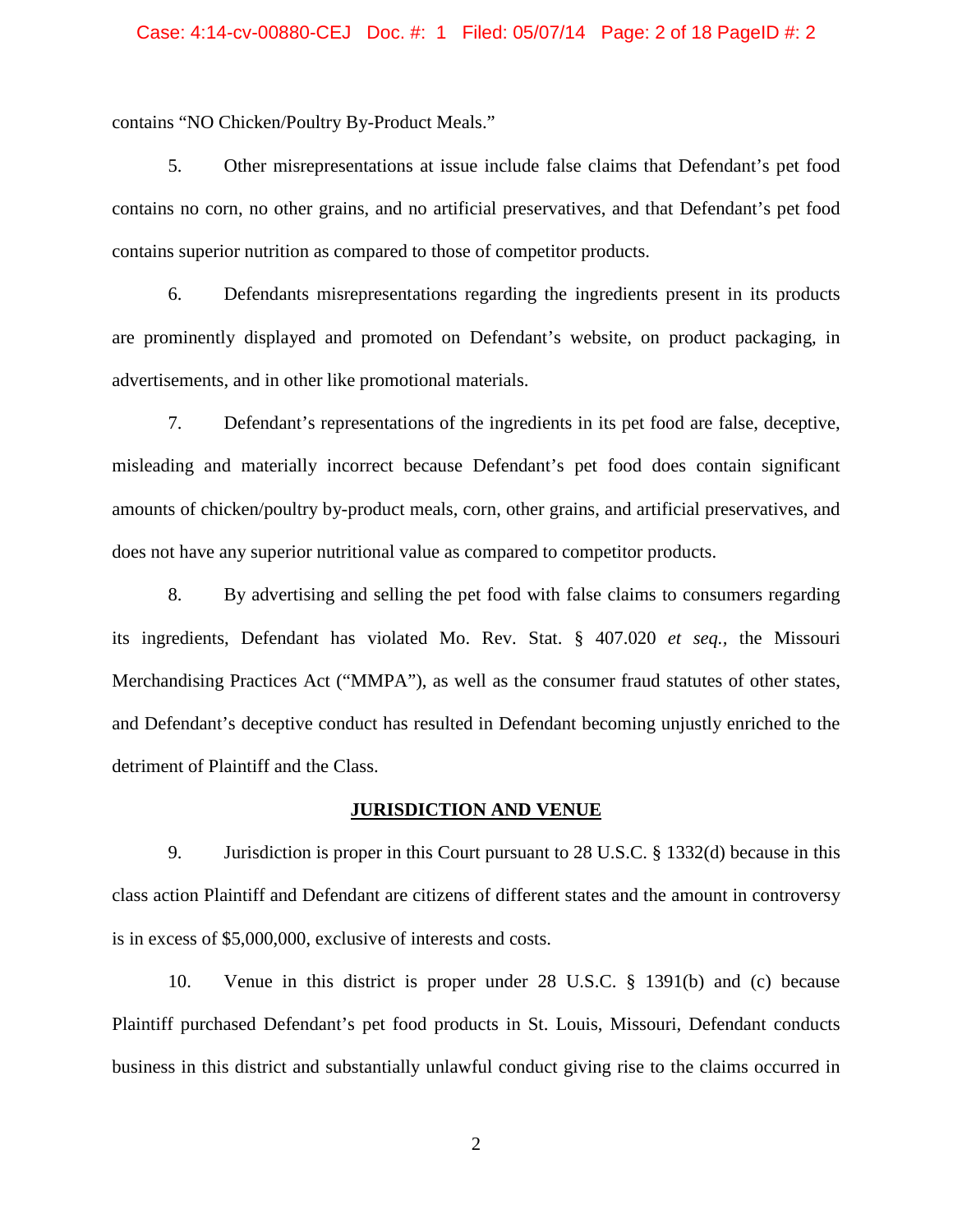this district.

## **THE PARTIES**

11. Plaintiff Alexia Keil is a Missouri citizen residing in the County of St. Louis City in the State of Missouri.

12. Defendant The Blue Buffalo Company Ltd. is a Delaware corporation, with its principal place of business in Connecticut. Defendant is in the business of marketing, advertising and selling pet food. Defendant maintains a registered agent for service of process in Missouri.

#### **FACTS**

13. Defendant sells pet food for household pets, and has worked to build a brand targeted at ingredient-conscious pet owners. The ingredients present in pet food are an important characteristic to consumers including the Plaintiff and the Class.

14. For years, Plaintiff has purchased Defendant's pet food products for her cats and dogs, including Defendant's Blue Life Protection and Freedom pet food products.

15. Plaintiff's purchases of Defendant's products occurred in St. Louis, Missouri. Plaintiff made these purchases for personal, family or household purposes, namely her family pets which reside in her household.

16. Plaintiff viewed and relied on Defendant's misrepresentations regarding the ingredients in its pet food when making her purchases. This reliance was to Plaintiff's detriment, and she would not have purchased Defendant's pet food had she known the actual ingredients present in Defendant's pet food.

17. In fact, to help improve one of her dog's health, Plaintiff's veterinarian recommended a pet food not containing grains. As a result, Plaintiff purchased Defendant's Freedom "Grain-Free" dog food and relied upon Defendant's representations and advertisements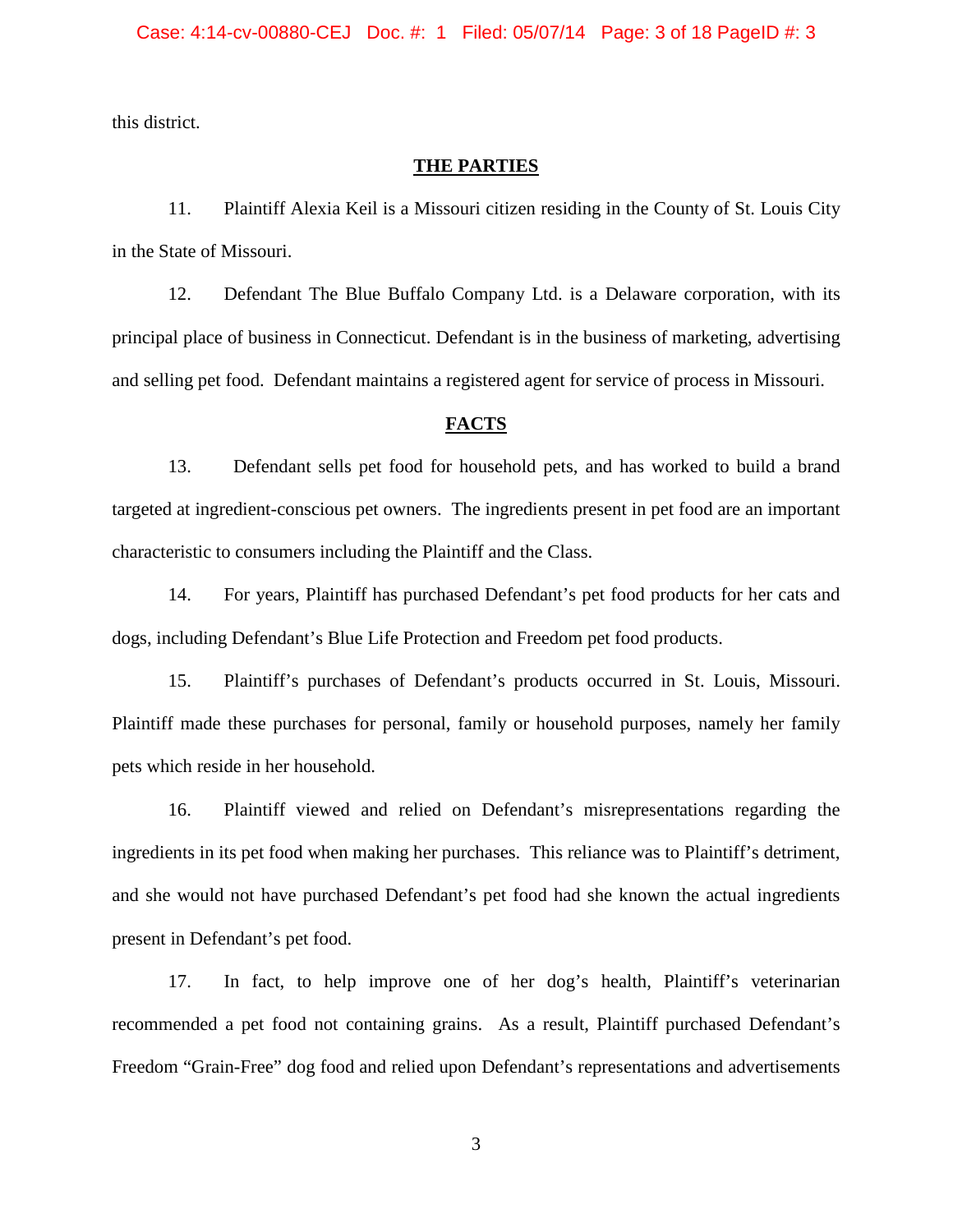# Case: 4:14-cv-00880-CEJ Doc. #: 1 Filed: 05/07/14 Page: 4 of 18 PageID #: 4

that it did not contain grain products. However, Plaintiff's dog's health has gotten progressively worse since Plaintiff switched to Defendant's Freedom "Grain-Free" dog food.

18. Defendant's product promotion strategy for its pet food is centered around its ingredient claims and promises, and the value of its brand is dependant on such claims. Defendant's nutritional and ingredient claims are prominently displayed, promoted and emphasized on Defendant's website, on product packaging, in television and print advertisements, and in other like marketing and promotional materials. These ingredient representations include claims that Defendant's pet food contains "NO Chicken/Poultry By-Product Meals," as well as claims that Defendant's pet food contains no corn, no other grains, and no artificial preservatives, and that Defendant's pet food contains superior nutrition as compared to those of competitor products.

19. Multiple investigations have revealed Defendant's claims are false.

20. In fact, one investigation discovered substantial amounts of poultry by-products in Defendant's pet food, despite Defendant's advertisements and representations that the pet food contained "NO chicken/poultry by-products meals." Another investigation revealed grain products in Defendant's "Grain-Free" pet foods.

21. Defendant's representations of the ingredients and nutritional value in its pet food are false, deceptive, misleading and materially incorrect.

22. Defendant charges a substantial price premium for its pet foods compared to competitors based on Defendant's false ingredient and nutritional claims. Consumers have relied on Defendant's false ingredient and nutritional claims in making decisions to purchase Defendant's pet food.

23. As a direct and proximate result of Defendant's deceptive conduct and/or unfair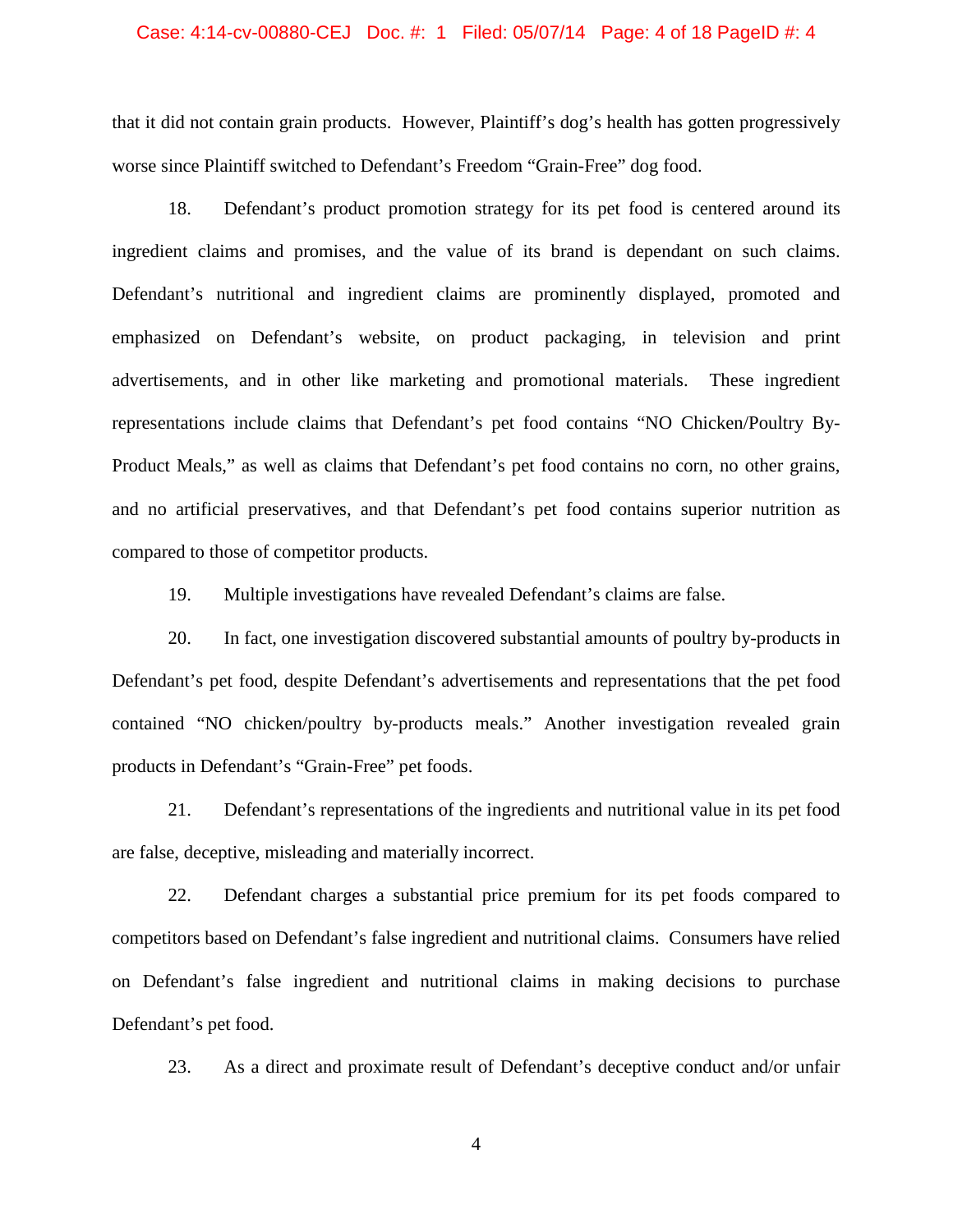#### Case: 4:14-cv-00880-CEJ Doc. #: 1 Filed: 05/07/14 Page: 5 of 18 PageID #: 5

practices, Plaintiff and Class members suffered actual damages and/or economic losses.

24. The conduct of Defendant was malicious, corrupt, and intentional and/or reckless to a degree sufficient to support an award of punitive damages against Defendant.

#### **CLASS ALLEGATIONS**

25. Plaintiff brings all claims as an individual and as representative of a Class of persons, pursuant to Rule 23 of the Federal Rules of Civil Procedure, who fall within one of the following two subclasses:

- a. Persons and consumers in Missouri who purchased Defendant's pet food (hereinafter "Subclass 1"); and
- b. All other persons and consumers in the United States who purchased Defendant's pet food (hereinafter "Subclass 2").

26. Plaintiff seeks certification of a class action for Subclass 1 for Counts I, II, and III, and for Subclass 2 for Counts II, III and IV.

27. Excluded from the Class including both subclasses are: Defendant's legal representatives, officers, directors, assigns, and successors, or any individual who has, or who at any time during the Class period has had, a controlling interest in The Blue Buffalo Company, Ltd.; the Judge to whom this case is assigned and any member of the Judge's immediate family; and all those who validly and timely opt-out of the certified Class.

28. Plaintiff also states alternative causes of action under the laws of the other states of residence of class members having consumer fraud laws prohibiting the unlawful conduct specified herein.

29. Numerosity: The persons in the Class identified above are so numerous that joinder of all members is impracticable. Although the precise number of such persons is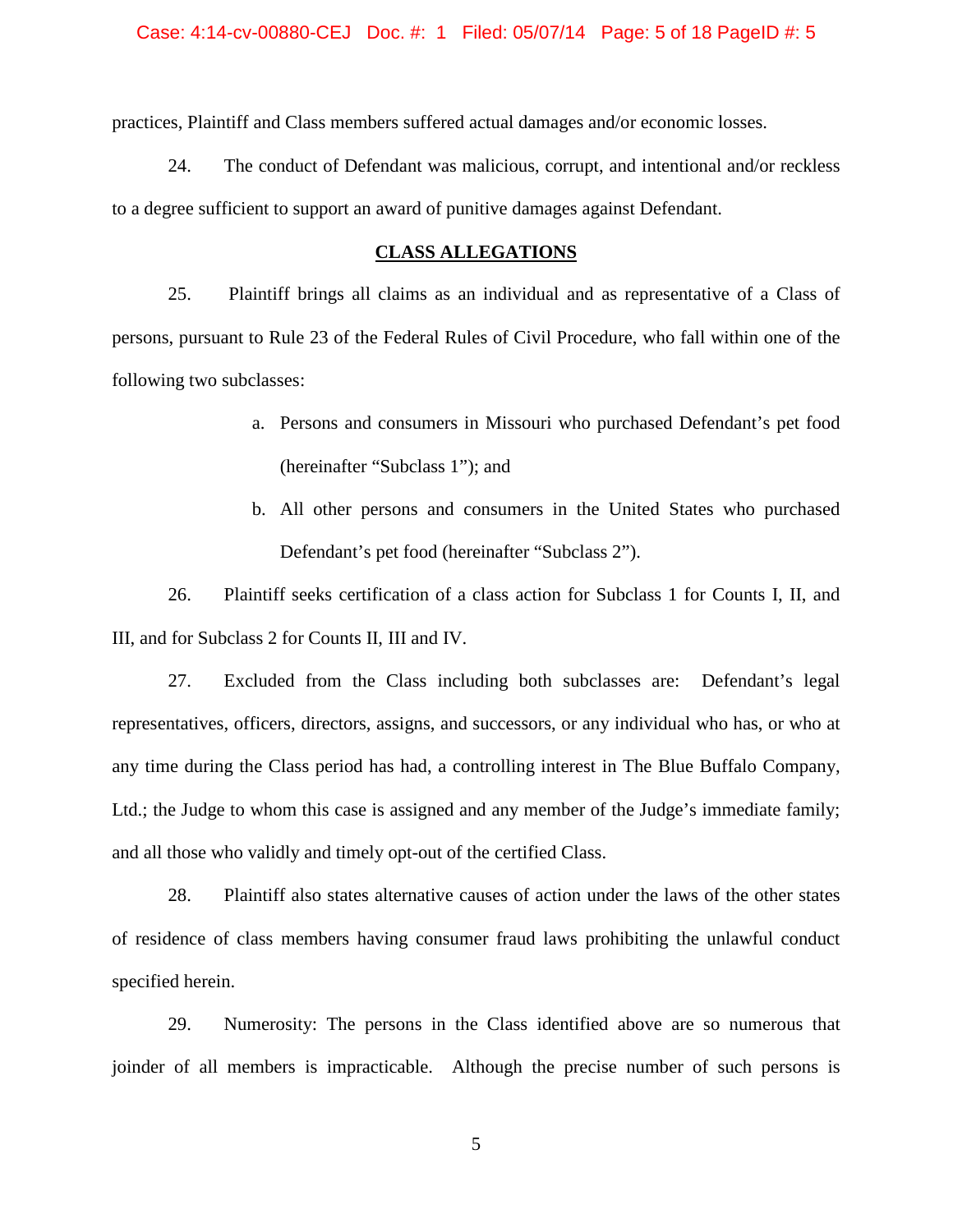# Case: 4:14-cv-00880-CEJ Doc. #: 1 Filed: 05/07/14 Page: 6 of 18 PageID #: 6

unknown, the information on which that number is calculated is presently within the sole control of the Defendant. Upon information and belief, there are thousands of Class Members based upon the fact that the Pet food is sold in several retail outlets, including at PetSmart, Inc., which operates in excess of 1100 retail locations nationwide, and Petco Animal Supplies, which operated in excess of 1300 retail locations nationwide.

30. Commonality: There are numerous questions of law and fact common to the Class that predominate over any questions affecting only individual members. The questions of law and fact common to the Class that predominate over any question solely affecting individual members of the Class include, but are not limited to whether:

a) Defendant has made representations about the pet food's ingredients, and/or its quality, features, characteristics or effects that are untrue, false, inaccurate, or deceptive

b) Defendant's conduct constitutes deception, fraud, false pretense, false promise, misrepresentation, unfair practice or the concealment, suppression, or omission of a material fact in connection with the sale or advertisement of the Pet food;

c) Defendant's conduct was unfair and/or deceptive;

d) Defendant violated the MMPA;

e) Defendant's conduct was unjust;

f) Plaintiff and Class have been damaged by Defendant's conduct;

g) Defendants' actions as described above violated the consumer fraud laws of the various states; and

h) As a result of Defendant's conduct, Plaintiff and Class members are entitled to damages, restitution, equitable relief, or other relief.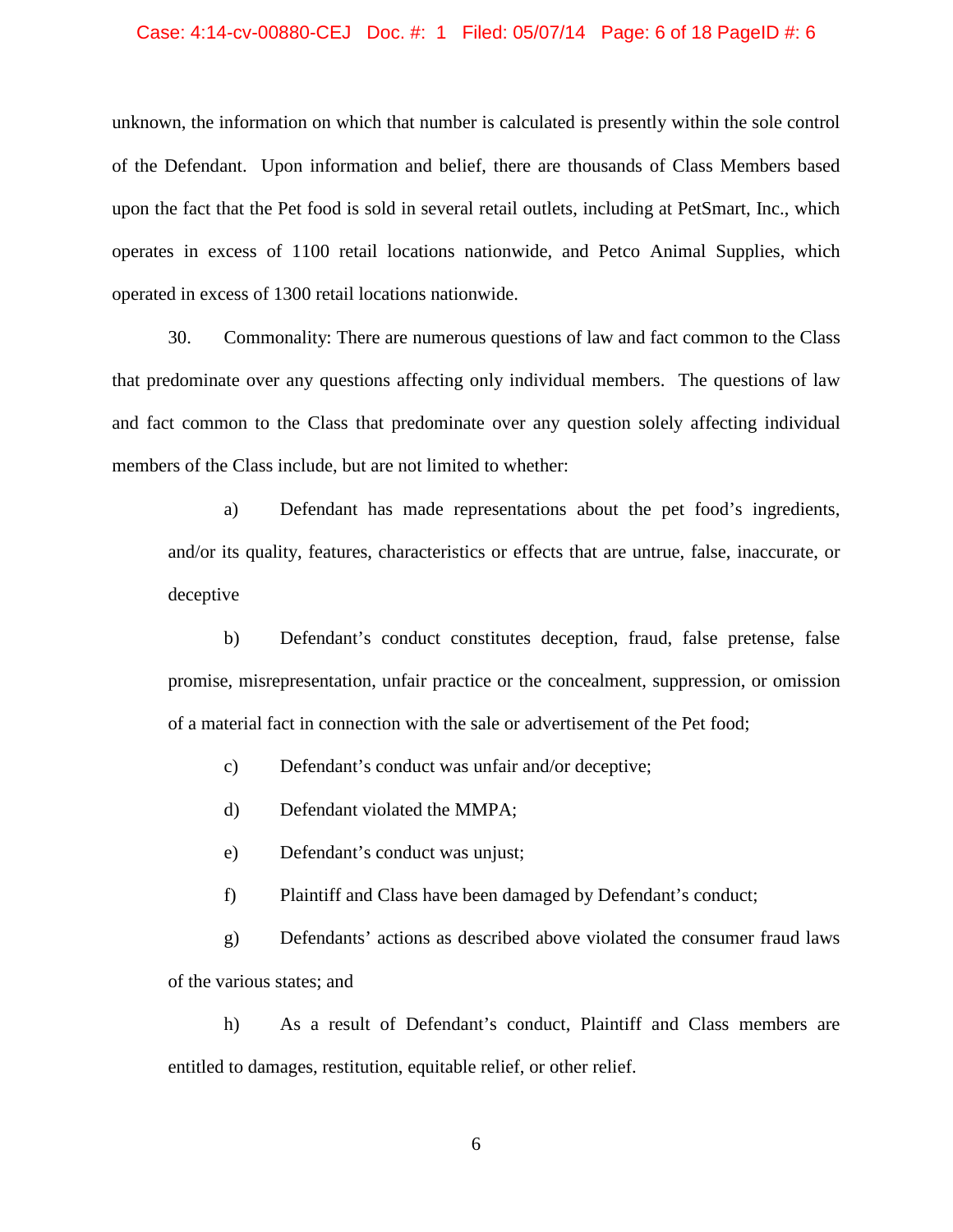## Case: 4:14-cv-00880-CEJ Doc. #: 1 Filed: 05/07/14 Page: 7 of 18 PageID #: 7

31. Typicality: Plaintiff's claims are typical of the claims of Class members, as all Class members were and are similarly affected by Defendant's wrongful conduct in violation of the laws set forth in the causes of action in the Counts herein.

32. Adequacy: Plaintiff will fairly and adequately represent and protect the interests of the Class. Plaintiff understands her duties as Class Representative. Plaintiff possesses the requisite knowledge, commitment, and understanding to pursue the case in the best interest of the Class. Plaintiff has retained counsel with experience in class action litigation. Plaintiff's interests are aligned with those of the Class.

33. Superiority: A class action is superior to other available methods for their fair and efficient adjudication of the controversy, because members of the Class number in the thousands and individual joinder is impracticable. The expenses and burden of individual litigation would make it impracticable or impossible for proposed members of the Class to prosecute their claims individually. Trial of Plaintiff's claims is manageable.

34. Defendant has acted or refused to act on grounds generally applicable to the Class, thereby making final injunctive relief or corresponding declaratory relief appropriate with respect to the Class as a whole.

35. Unless a class is certified, Defendants will retain monies received as a result of its unlawful conduct. Unless a class-wide injunction is issued, Defendant will continue to violate Missouri law and other state laws resulting in harm to the Class.

## **COUNT I – DAMAGES FOR VIOLATION OF MO. REV. STAT. § 407.010** *ET SEQ***. (THE "MISSOURI MERCHANDISING PRACTICES ACT" OR "MMPA") (on behalf of Subclass 1)**

36. Plaintiff incorporates by reference all preceding paragraphs of this Complaint as if fully set forth herein.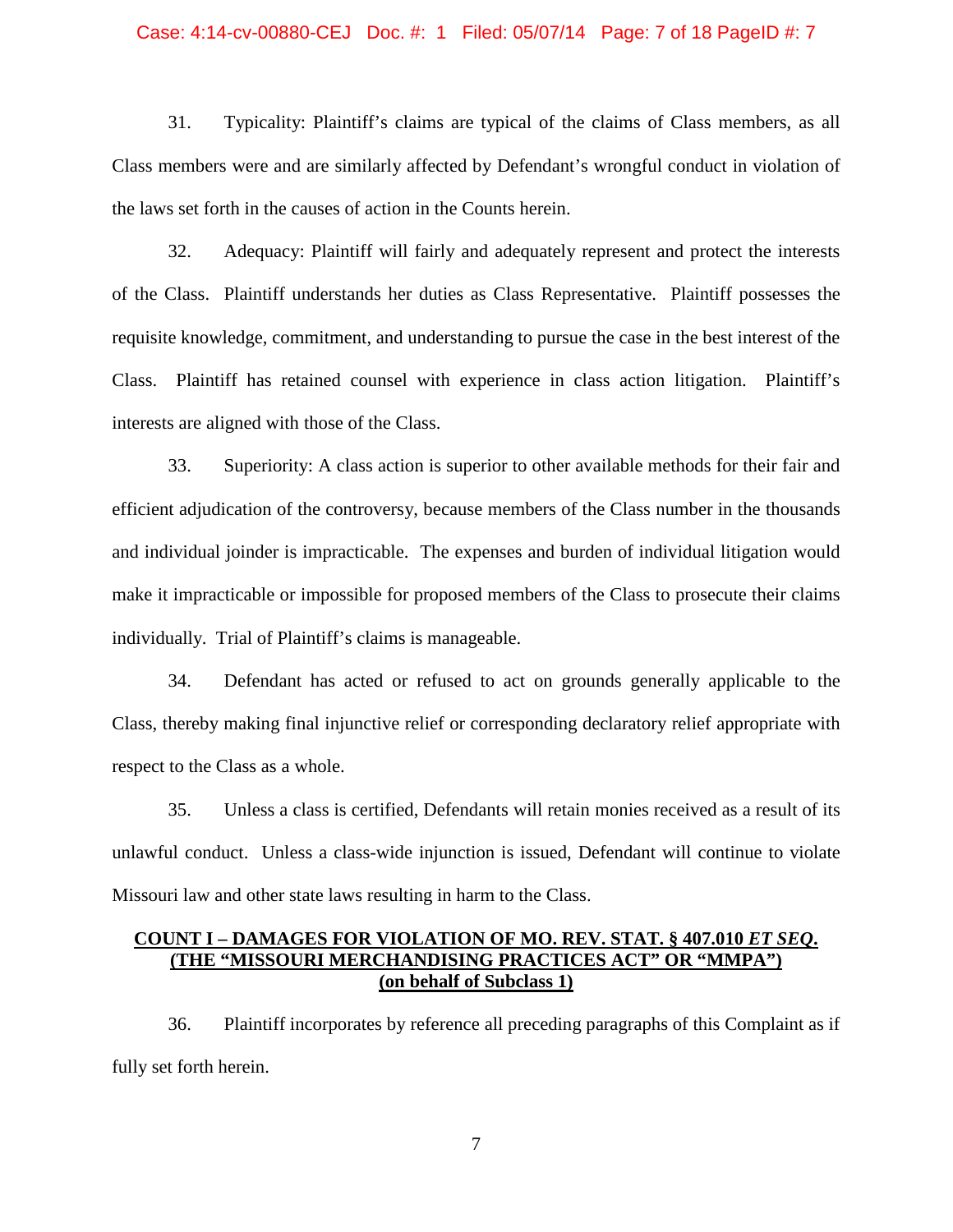## 37. Mo. Rev. Stat. § 407.020 provides the following:

The act, use or employment by any person of any deception, fraud, false pretense, false promise, misrepresentation, unfair practice or the concealment, suppression, or omission of any material fact in connection with the sale or advertisement of any merchandise in trade or commerce . . . in or from the state of Missouri, is declared to be an unlawful practice. . . . Any act, use or employment declared unlawful by this subsection violates this subsection whether committed before, during or after the sale advertisement or solicitation.

38. In connection with the sale and/or advertisement of the pet food, Defendant made representations about the pet food's ingredients that are untrue, false, inaccurate, or deceptive. As such, Defendant's conduct constitutes deception, fraud, false pretense, false promise, misrepresentation, unfair practice or the concealment, suppression, or omission of material fact.

39. At all relevant times, Defendant's sales and/or distribution of its pet food was a "sale" as defined by Mo. Rev. Stat. § 407.010 because such sales and/or distribution constituted a sale, lease, offer for sale or lease, or attempt to sell or lease merchandise for cash or on credit.

40. At all relevant times, Defendant's manufacturing, marketing, advertising, sales and/or distribution of its pet food was an "advertisement" as defined by Mo. Rev. Stat. § 407.010 because such manufacturing, marketing, advertising, sales and/or distribution constituted an attempt by publication, dissemination, solicitation, circulation, or any other means to induce, directly or indirectly, any person to enter into any obligation or acquire any title or interest in any merchandise.

41. Defendant uniformly misrepresented to plaintiff and Subclass 1, by means of its advertising, marketing, and other promotional materials, and on the pet food's labeling and packaging, the pet food's true nature and quality because, among other things, the pet food contains ingredients which Defendant specifically represented are not contained in its pet food.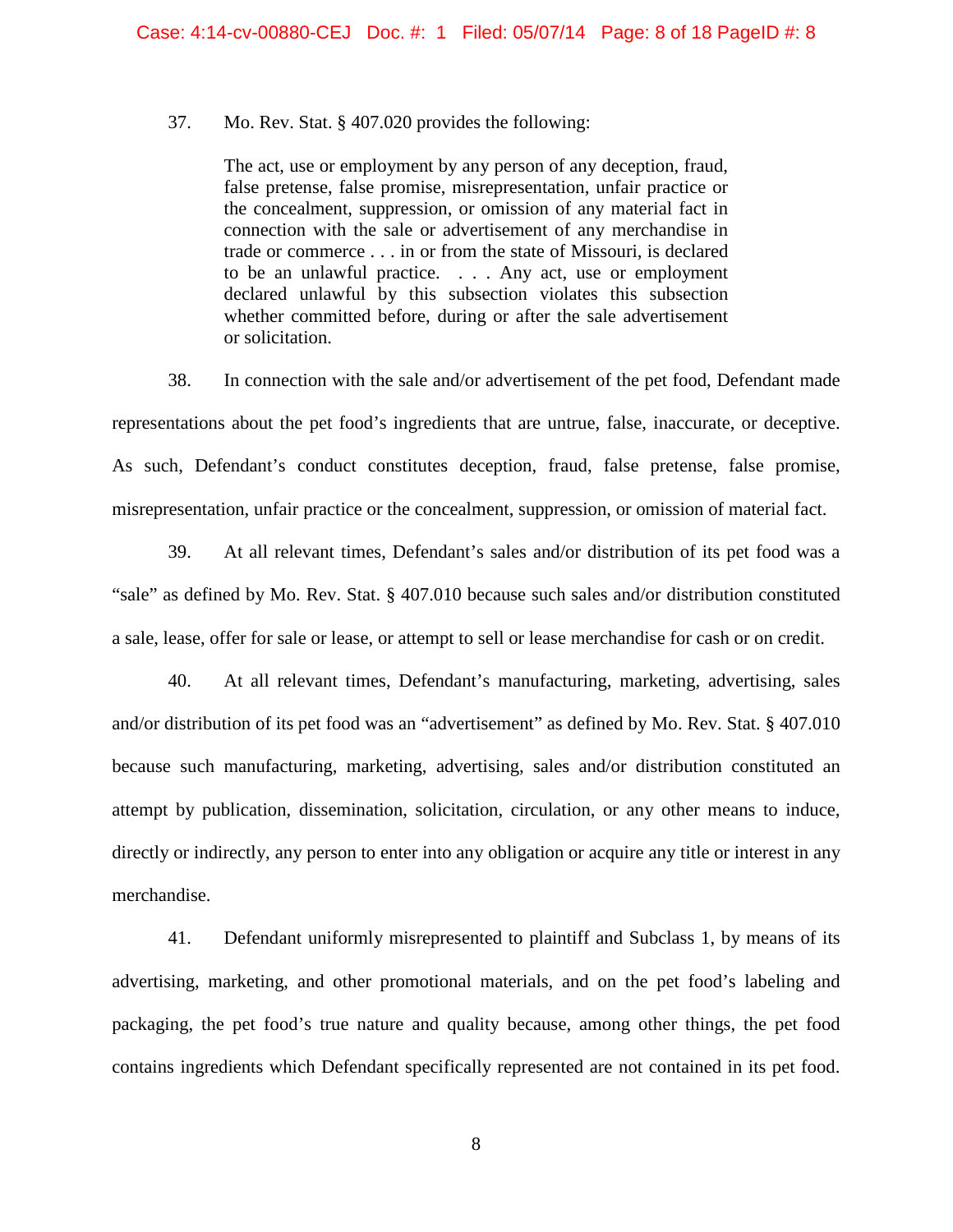#### Case: 4:14-cv-00880-CEJ Doc. #: 1 Filed: 05/07/14 Page: 9 of 18 PageID #: 9

The pet food does not conform to the representations made by Defendant.

42. Defendant intended for the Plaintiff and Subclass 1 to rely on the deception and misrepresentation because it knew that such misrepresentation would be material to the decisionmaking of a reasonable consumer.

43. Defendant has violated the MMPA by engaging in practices that constitute deception, fraud, false pretense, false promise, misrepresentation, unfair practice or the concealment, suppression, or omission of any material fact in connection with the sale or advertisement of the pet food.

44. As a direct and proximate result of Defendant's improper conduct, Plaintiff and Class have suffered damages and ascertainable losses, in amounts to be determined at trial, by paying more for the pet food than they would have and/or by purchasing the pet food when they would not have if the ingredients of the pet food had not been misrepresented.

WHEREFORE, Plaintiff and Subclass 1 pray for the relief requested in the Request for Relief set forth below in this Complaint.

### **COUNT II – UNJUST ENRICHMENT (on behalf of the Class including Subclass 1 and Subclass 2)**

45. Plaintiff incorporates by reference all preceding paragraphs of this Complaint as if fully set forth herein.

46. Plaintiff and the Class members conferred upon Defendant benefits that were nongratuitous and constitute unjust takings.

47. Defendant accepted or retained the benefits conferred by Plaintiff and Class despite Defendant's deceptive advertising, material misrepresentations, omissions of material fact and/or fraudulent conduct with regard to the ingredients in, and quality of, the pet food.

48. Retaining the benefits conferred upon Defendant by Plaintiff and Class under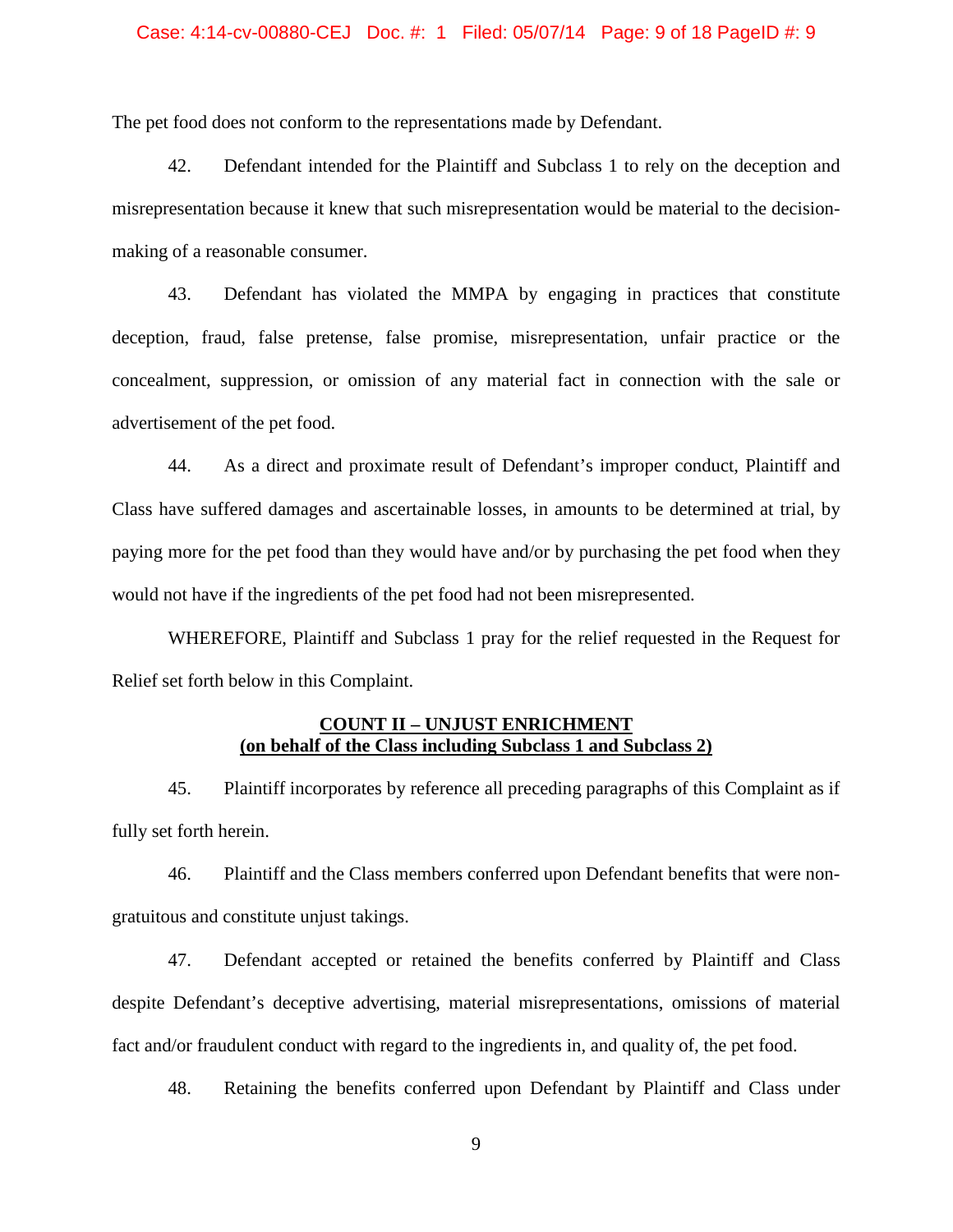#### Case: 4:14-cv-00880-CEJ Doc. #: 1 Filed: 05/07/14 Page: 10 of 18 PageID #: 10

these circumstances makes Defendant's retention of the benefits unjust and inequitable.

49. As a result of the foregoing, Plaintiff and Class have suffered damages, as set forth more fully above.

50. Because Defendant's retention of the benefits conferred by Plaintiff and Class is unjust and inequitable, Defendant must pay restitution in a manner established by the Court.

WHEREFORE, Plaintiff and Class pray for the relief requested in the Request for Relief set forth below in this Complaint.

# **COUNT III – MONEY HAD AND RECEIVED (on behalf of the Class including Subclass 1 and Subclass 2)**

51. Plaintiff incorporates by reference all preceding paragraphs of this Complaint as if fully set forth herein.

52. Defendant has received, and has in its possession, monies that rightfully belong to Plaintiff and Class, which in equity and good conscience ought to be paid to Plaintiff.

53. Defendant has received or obtained possession of Plaintiff's and Class members' monies through the sale of the pet food.

54. Defendant thereby appreciated a benefit by accepting such monies from Plaintiff and Class.

55. Defendant's acceptance and retention of such monies was unjust because Defendant obtained it through deceptive advertising, false representations, and/or fraudulent conduct with regard to the quality and performance of the pet food.

56. As a result of the foregoing, Plaintiff and Class have suffered damages, as set forth more fully above.

WHEREFORE, Plaintiff and Class pray for the relief requested in the Request for Relief set forth below in this Complaint.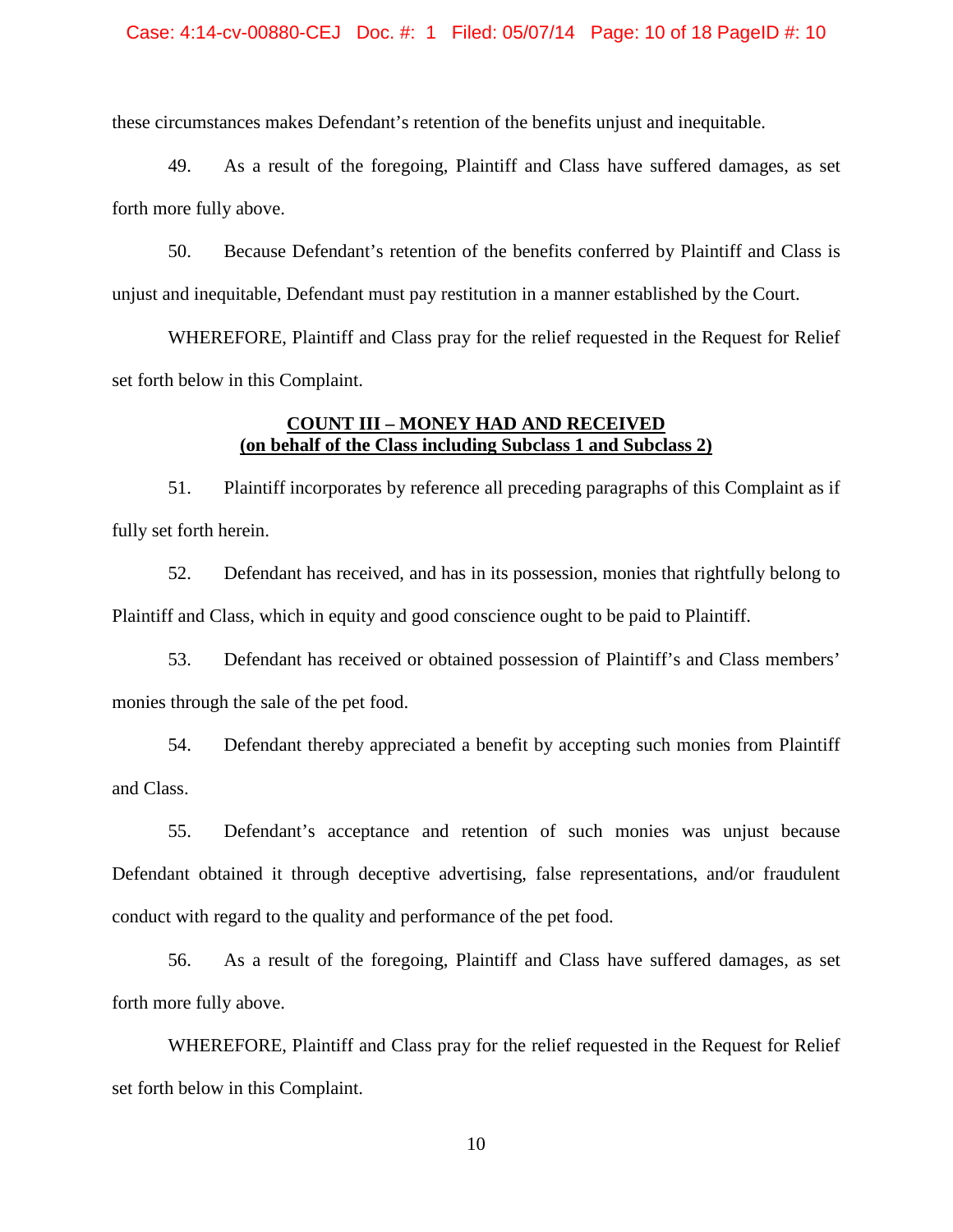# **COUNT IV – VIOLATION OF THE CONSUMER FRAUD LAWS OF THE SEVERAL STATES OTHER THAN MISSOURI (on behalf of Subclass 2)**

57. Plaintiff incorporates by reference all preceding paragraphs of this Complaint as if fully set forth herein.

58. Plaintiff brings this claim individually and on behalf of the members of the Class against Defendant.

59. By misrepresenting, mislabeling and selling the pet food as having qualities, features, characteristics, benefits or effects which it does do not have, and misrepresenting its ingredients, Defendant has engaged in unfair competition or unlawful, unfair, misleading, unconscionable, or deceptive acts in violation of the state consumer statutes listed below.

60. Defendant has engaged in unfair competition or unfair or deceptive acts or practices in violation of ALA. CODE § 8.19-1, *et seq.*

61. Defendant has engaged in unfair competition or unfair or deceptive acts or practices in violation of ALASKA STAT. CODE § 45.50.471, *et seq.*

62. Defendant has engaged in unfair competition or unfair or deceptive acts or practices in violation of ARIZ. REV. STAT. § 44-1522, *et seq.*

63. Defendant has engaged in unfair competition or unfair or deceptive acts or practices in violation of ARK. CODE ANN. § 4-88-107, *et seq.*

64. Defendant has engaged in unfair competition, unfair or deceptive acts or practices and false advertising in violation of CAL.BUS. & PROF CODE § 17200, *et. seq.,*§ 17500, *et seq.*, and CAL.CIV.CODE § 1750, *et. seq*.

65. Defendant has engaged in unfair competition or unfair or deceptive acts or practices or have made false representations in violation of COLO. REV. STAT. § 6-1-101, *et*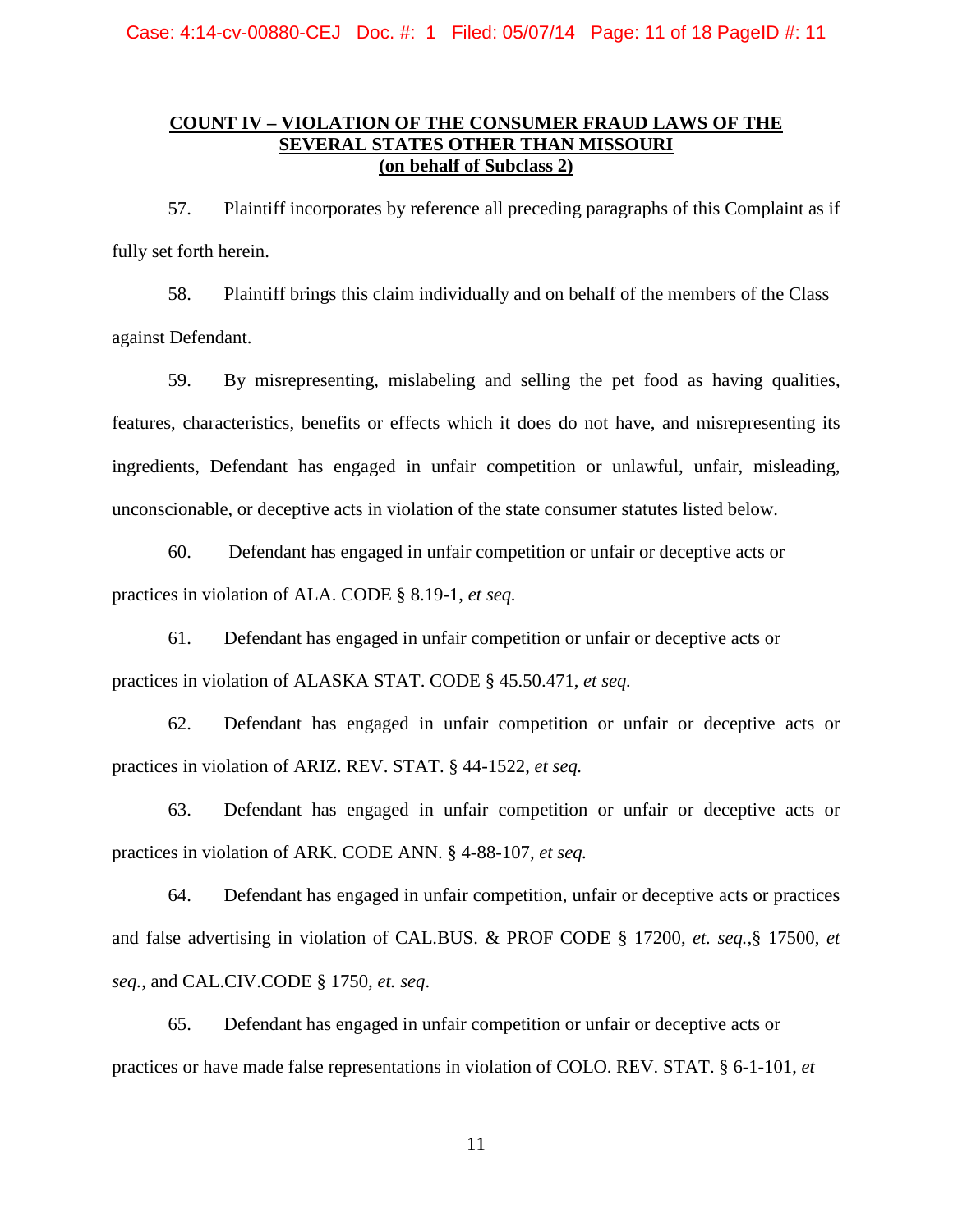#### Case: 4:14-cv-00880-CEJ Doc. #: 1 Filed: 05/07/14 Page: 12 of 18 PageID #: 12

*seq*.

66. Defendant has engaged in unfair competition or unfair or deceptive acts or practices in violation of CONN. GEN. STAT. § 42-110b, *et seq.*

67. Defendant has engaged in unfair competition or unfair or deceptive acts or practices in violation of DEL. CODE ANN. tit. 6, § 2511, *et seq.*

68. Defendant has engaged in unfair competition or unfair or deceptive acts or practices or made false representations in violation of D.C. CODE ANN. § 28-3901, *et seq.*

69. Defendant has engaged in unfair competition or unfair or deceptive acts or practices in violation of FLA. STAT. ANN. § 501.201, *et seq.*

70. Defendant has engaged in unfair competition or unfair or deceptive acts or practices in violation of GA. CODE ANN. §10-1-392, *et seq*.

71. Defendant has engaged in unfair competition or unfair or deceptive acts or practices in violation of HAW. REV. STAT. § 480, *et seq.*

72. Defendant has engaged in unfair competition or unfair or deceptive acts or practices in violation of IDAHO CODE § 48-601, *et seq.*

73. Defendant has engaged in unfair competition or unfair or deceptive acts or practices in violation of 815 ILCS § 505 *et seq*.

74. Defendant has engaged in unfair competition or unfair or deceptive acts or practices in violation of IND. CODE ANN. § 24-5-0.5-1, *et seq.*

75. Defendant has engaged in unfair competition or unfair or deceptive acts or practices in violation of IOWA CODE § 714.16, *et seq.*

76. Defendant has engaged in unfair competition or unfair or deceptive acts or practices in violation of KAN. STAT. § 50-623, *et seq.*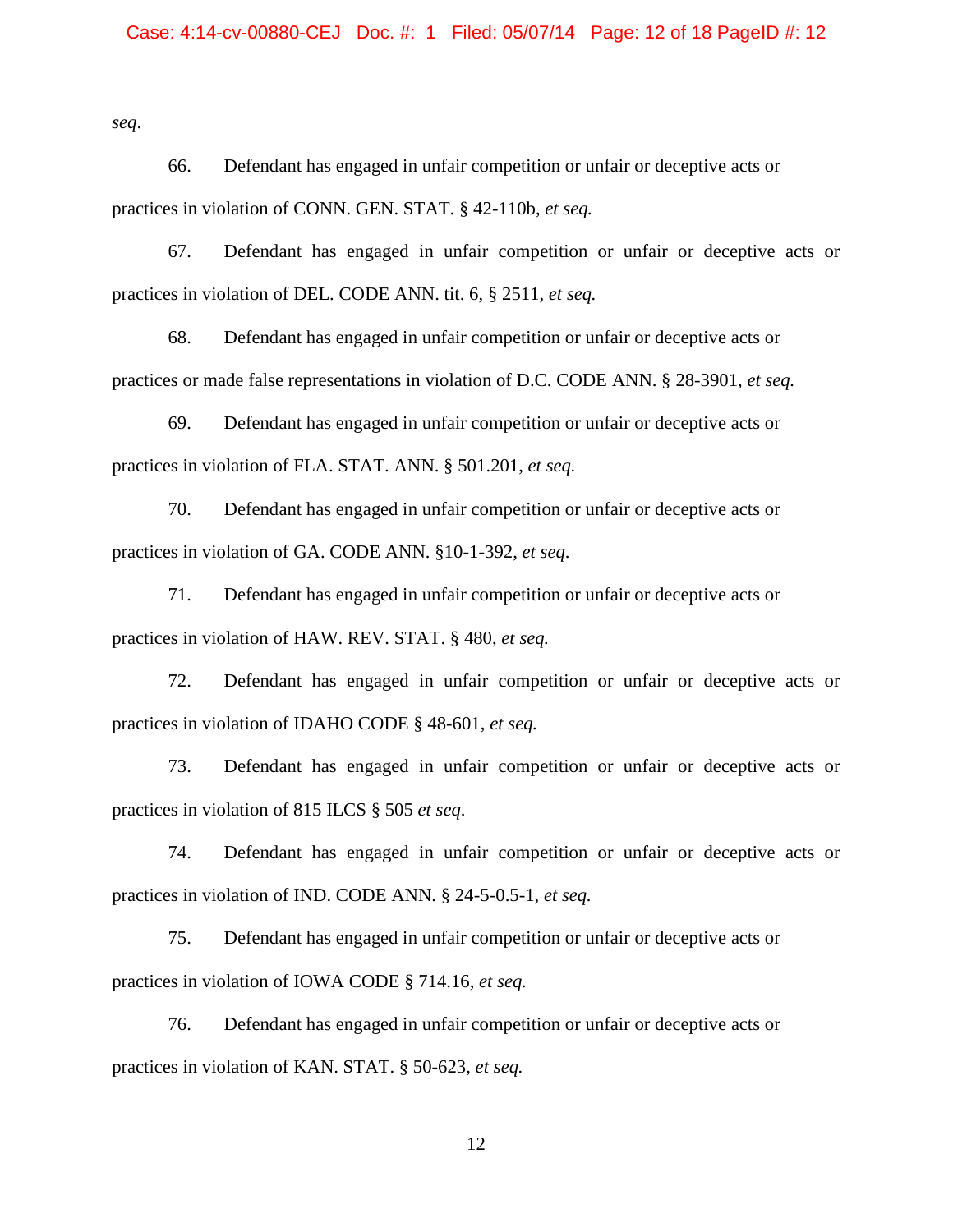#### Case: 4:14-cv-00880-CEJ Doc. #: 1 Filed: 05/07/14 Page: 13 of 18 PageID #: 13

77. Defendant has engaged in unfair competition or unfair or deceptive acts or practices in violation of KY. REV. STAT. ANN. § 367.110, *et seq.*

78. Defendant has engaged in unfair competition or unfair or deceptive acts or practices in violation of LA. REV. STAT. § 51:1404, *et seq.*

79. Defendant has engaged in unfair competition or unfair or deceptive acts or practices in violation of ME. REV. STAT. tit. 5, § 205-A, *et seq.*

80. Defendant has engaged in unfair competition or unfair or deceptive acts or practices in violation of MD. CODE. ANN., COM. LAW § 13-101, *et seq.*

81. Defendant has engaged in unfair competition or unfair or deceptive acts or practices in violation MASS. GEN LAWS ch. 93A, §1, *et seq.*

82. Defendant has engaged in unfair competition or unfair or deceptive acts or practices in violation of MICH. COMP. LAWS § 445.901, *et seq.*

83. Defendant has engaged in unfair competition or unfair or deceptive acts or practices in violation of MINN. STAT. § 8.31, *et seq.*

84. Defendant has engaged in unfair competition or unfair or deceptive acts or practices in violation of MISS. CODE ANN. § 75-24-3, *et seq.*

85. Defendant has engaged in unfair competition or unfair or deceptive acts or practices in violation of MONT. CODE ANN. § 30-14-101, *et seq.*

86. Defendant has engaged in unfair competition or unfair or deceptive acts or practices in violation of NEB. REV. STAT. § 59-1601, *et seq.*

87. Defendant has engaged in unfair competition or unfair or deceptive acts or practices in violation of NEV. REV. STAT. § 598.0903, *et seq.*

88. Defendant has engaged in unfair competition or unfair or deceptive acts or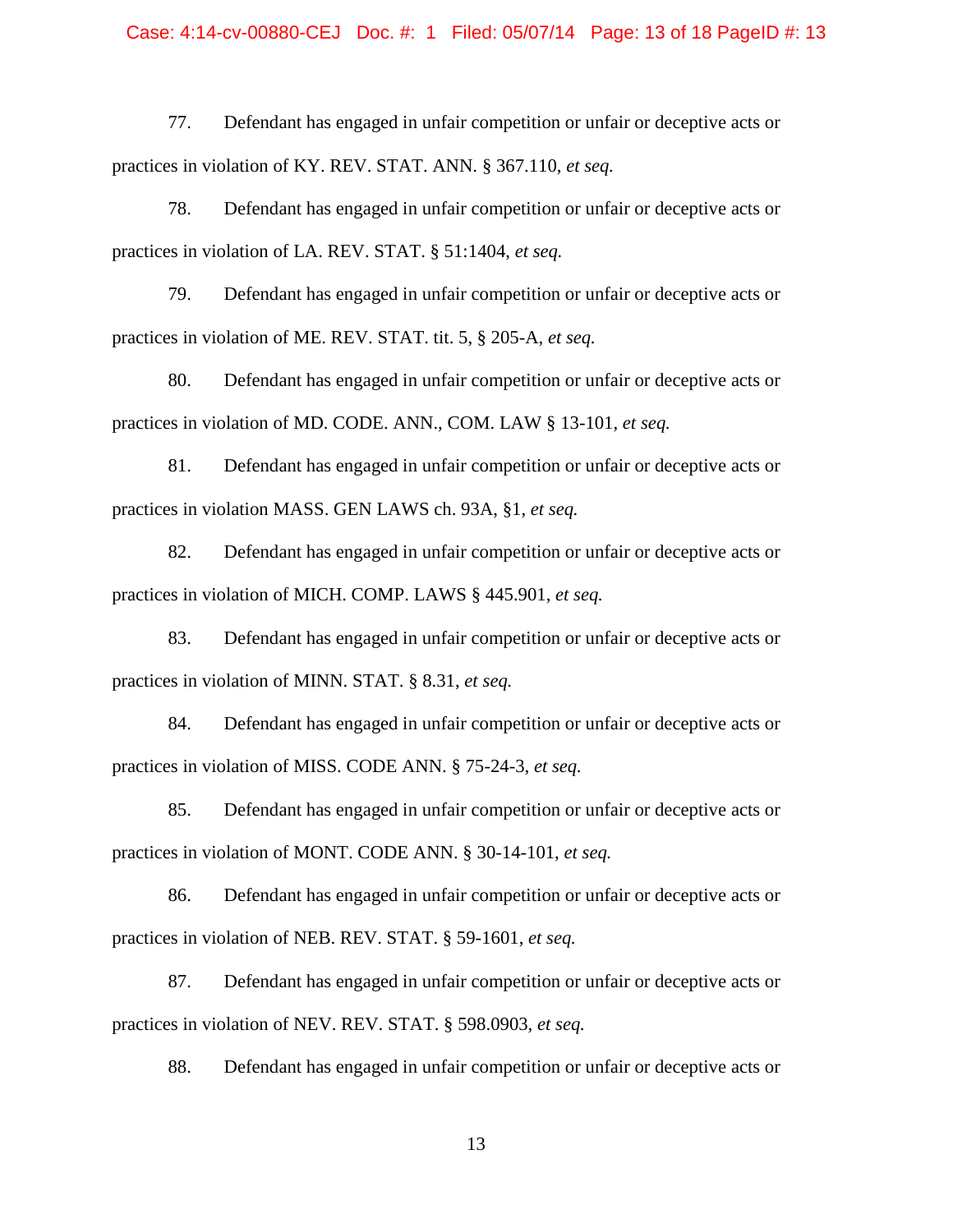#### Case: 4:14-cv-00880-CEJ Doc. #: 1 Filed: 05/07/14 Page: 14 of 18 PageID #: 14

practices in violation of N.H. REV. STAT. ANN. § 358-A:1, *et seq.*

89. Defendant has engaged in unfair competition or unfair or deceptive acts or practices in violation of N.J.S.A. 56:8-1, *et seq.*

90. Defendant has engaged in unfair competition or unfair or deceptive acts or practices in violation of N.M. STAT. ANN. § 57-12-1, *et seq.*

91. Defendant has engaged in unfair competition or unfair or deceptive acts or practices in violation of N.C. GEN. STAT. § 75-1.1, *et seq.*

92. Defendant has engaged in unfair competition nor unfair or deceptive acts or practices or made false representations in violation of N.D. CENT. CODE § 51-15-01, *et seq.*

93. Defendant has engaged in unfair competition or unfair or deceptive acts or practices in violation of OHIO REV. COD ANN. § 1345.01, *et seq.*

94. Defendant has engaged in unfair competition or unfair or deceptive acts or practices or made false representations in violation of OKLA. STAT. tit. 15, § 751, *et seq.*

95. Defendant has engaged in unfair competition or unfair or deceptive acts or practices in violation of OR. REV. STAT. § 646.605, *et seq.*

96. Defendant has engaged in unfair competition or unfair or deceptive acts or practices in violation of 73 PA. CONS. STAT. § 201-1, *et seq.*

97. Defendant has engaged in unfair competition or unfair or deceptive acts or practices in violation of R.I. GEN. LAWS § 6-13.1-1, *et seq.*

98. Defendant has engaged in unfair competition or unfair or deceptive acts or practices in violation of S.C. CODE § 39-5-10, *et seq.*

99. Defendant has engaged in unfair competition or unfair or deceptive acts or practices in violation of S.D. CODIFIED LAWS § 37-24-1, *et seq*.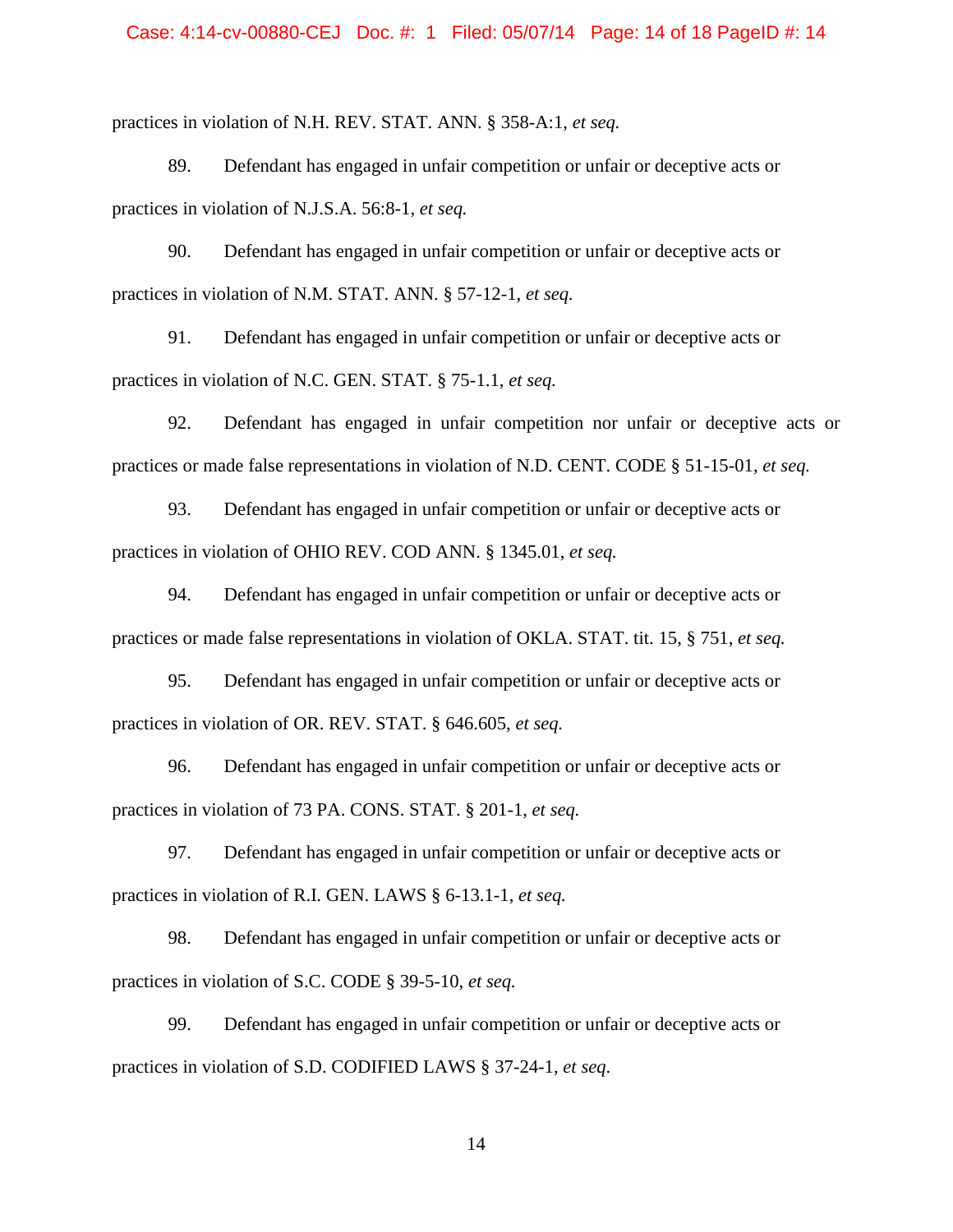#### Case: 4:14-cv-00880-CEJ Doc. #: 1 Filed: 05/07/14 Page: 15 of 18 PageID #: 15

100. Defendant has engaged in unfair competition or unfair or deceptive acts or practices in violation of TENN. CODE ANN. § 47-18-101, *et seq.*

101. Defendant has engaged in unfair competition or unfair or deceptive acts or practices in violation of TEX. BUS. & COM. CODE ANN. § 17.41, *et seq.*

102. Defendant has engaged in unfair competition or unfair or deceptive acts or practices in violation of UTAH CODE. ANN. § 13-11-1, *et seq.*

103. Defendant has engaged in unfair competition or unfair or deceptive acts or practices in violation of VT. STAT. ANN. tit. 9, § 2451, *et seq.*

104. Defendant has engaged in unfair competition or unfair or deceptive acts or practices in violation of VA. CODE ANN. § 59.1-196, *et seq.*

105. Defendant has engaged in unfair competition or unfair, deceptive or fraudulent acts or practices in violation of WASH. REV. CODE § 19.86.010, *et seq.*

106. Defendant has engaged in unfair competition or unfair or deceptive acts or practices in violation of W. VA. CODE § 46A-6-101, *et seq.*

107. Defendant has engaged in unfair competition or unfair or deceptive acts or practices in violation of WIS. STAT. § 100.18, *et seq.*

108. Defendant has engaged in unfair competition or unfair or deceptive acts or practices in violation of WYO. STAT. ANN. § 40-12-101, *et seq*.

109. The acts, practices, misrepresentations and omissions by Defendant described above, and Defendant's dissemination of deceptive and misleading advertising and marketing materials in connection therewith, occurring in the course of conduct involving trade or commerce, constitute unfair methods of competition and unfair or deceptive acts or practices within the meaning of each of the above-enumerated statutes, because each of these statutes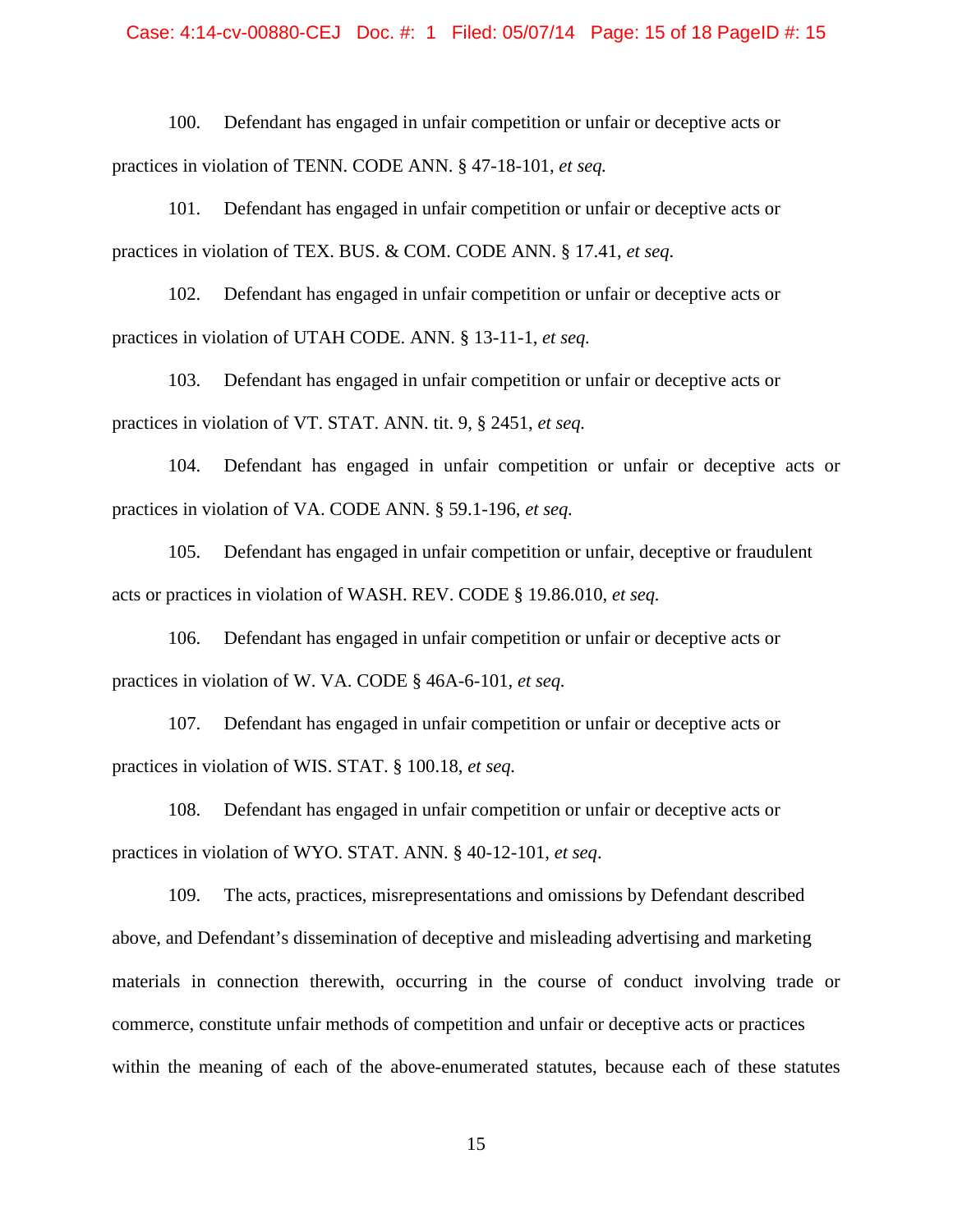#### Case: 4:14-cv-00880-CEJ Doc. #: 1 Filed: 05/07/14 Page: 16 of 18 PageID #: 16

generally prohibits deceptive conduct in consumer transactions, and each of these statutes also prohibits the sale of products which are prohibited by law. Defendant violated each of these statutes by making illegal sales, and also by representing that the pet food did not contain ingredients that it actually contains.

110. Plaintiff and Class members suffered a loss of money as a result of Defendant's misrepresentations because: (a) they would not have purchased the pet foods on the same terms if the true facts regarding its ingredients had been known; (b) they paid an unfair price premium due to the misrepresentations concerning the ingredients; and (c) the pet food in fact contained ingredients which Defendant misrepresented were not contained in the pet food, which rendered the pet food's value less than that paid by Plaintiff and Class members.

111. As a result of the foregoing, Plaintiff and Class have suffered damages, as set forth more fully above.

WHEREFORE, Plaintiff and Class pray for the relief requested in the Request for Relief set forth below in this Complaint.

#### **REQUEST FOR RELIEF**

WHEREFORE, Plaintiff and each member of the proposed Class pray for a judgment:

- A. Certifying the Class as requested herein;
- B. Entering an order appointing John G. Simon, Ryan Keane and Tim Cronin of The Simon Law Firm, P.C., and Sean K. Cronin of Donovan Rose Nester, P.C, as lead counsel for the Class;
- C. Awarding actual, compensatory, consequential and/or incidental damages to Plaintiffs and members of the proposed Class;
- D. Awarding restitution to Plaintiffs and members of the proposed Class;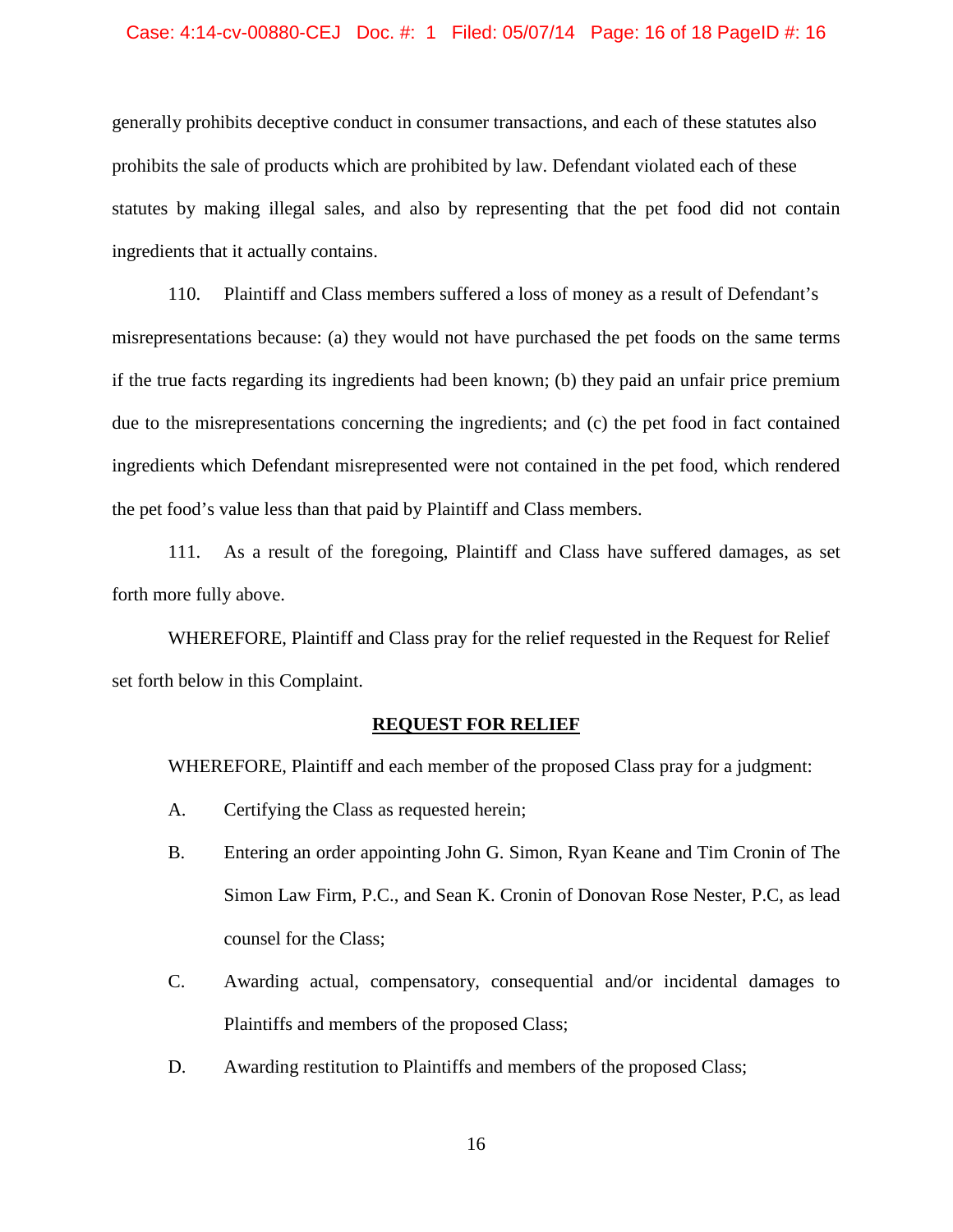- E. Awarding declaratory and injunctive relief as permitted by law or equity including a preliminary and permanent injunction enjoining Defendant from continuing the unlawful practices as set forth herein and directing Defendant to identify, with Court supervision, victims of their conduct and pay them restitution and disgorgement of all monies acquired by Defendant by means of any act or practice declared by this Court to be wrongful;
- F. Awarding punitive damages in an amount to be determined at trial;
- G. Awarding pre-judgment interest;
- H. Awarding post-judgment interest;
- I. Awarding attorneys' fees and costs;
- J. Providing such further relief as may be fair and reasonable.

#### **JURY TRIAL DEMANDED**

Pursuant to Rule 38(b) of the Federal Rules of Civil Procedure, Plaintiff demands a trial

by jury on all questions of fact raised by the Complaint.

Respectfully Submitted,

By: /s/ Ryan A. Keane **THE SIMON LAW FIRM, P.C.** John G. Simon #35231MO Ryan A. Keane, #62112MO Tim M. Cronin, #63383MO 800 Market Street, Suite 1700 St. Louis, Missouri 63101 P. (314) 241-2929 F. (314) 241-2029

> [jsimon@simonlawpc.com](mailto:jsimon@simonlawpc.com) [rkeane@simonlawpc.com](mailto:rkeane@simonlawpc.com) [tcronin@simonlawpc.com](mailto:tcronin@simonlawpc.com)

**DONOVAN ROSE NESTER, P.C.**

Donovan Rose Nester, P.C.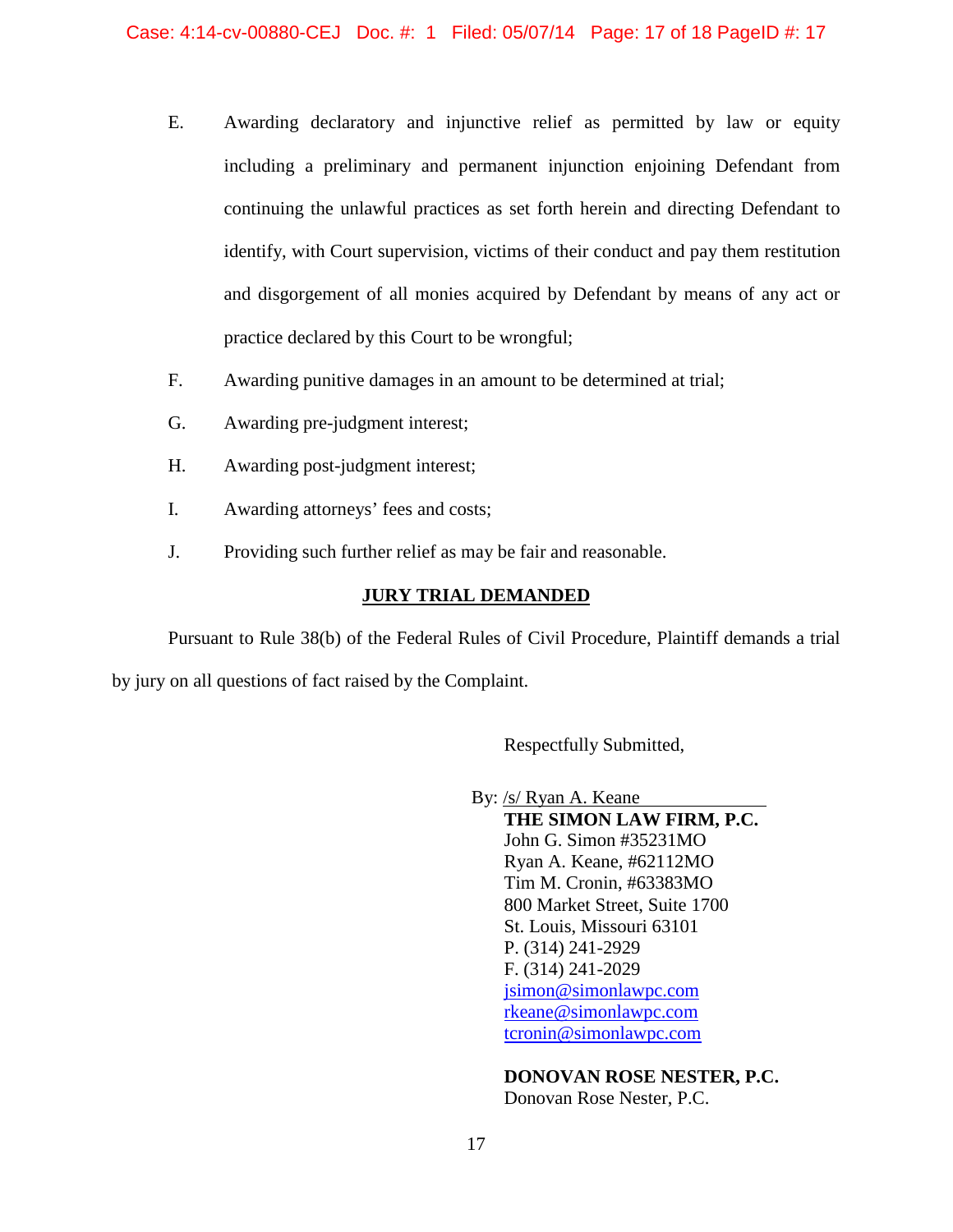Case: 4:14-cv-00880-CEJ Doc. #: 1 Filed: 05/07/14 Page: 18 of 18 PageID #: 18

210 South Illinois Street Belleville, Illinois 62220 P. (618) 212-6500 F. (618 212-6501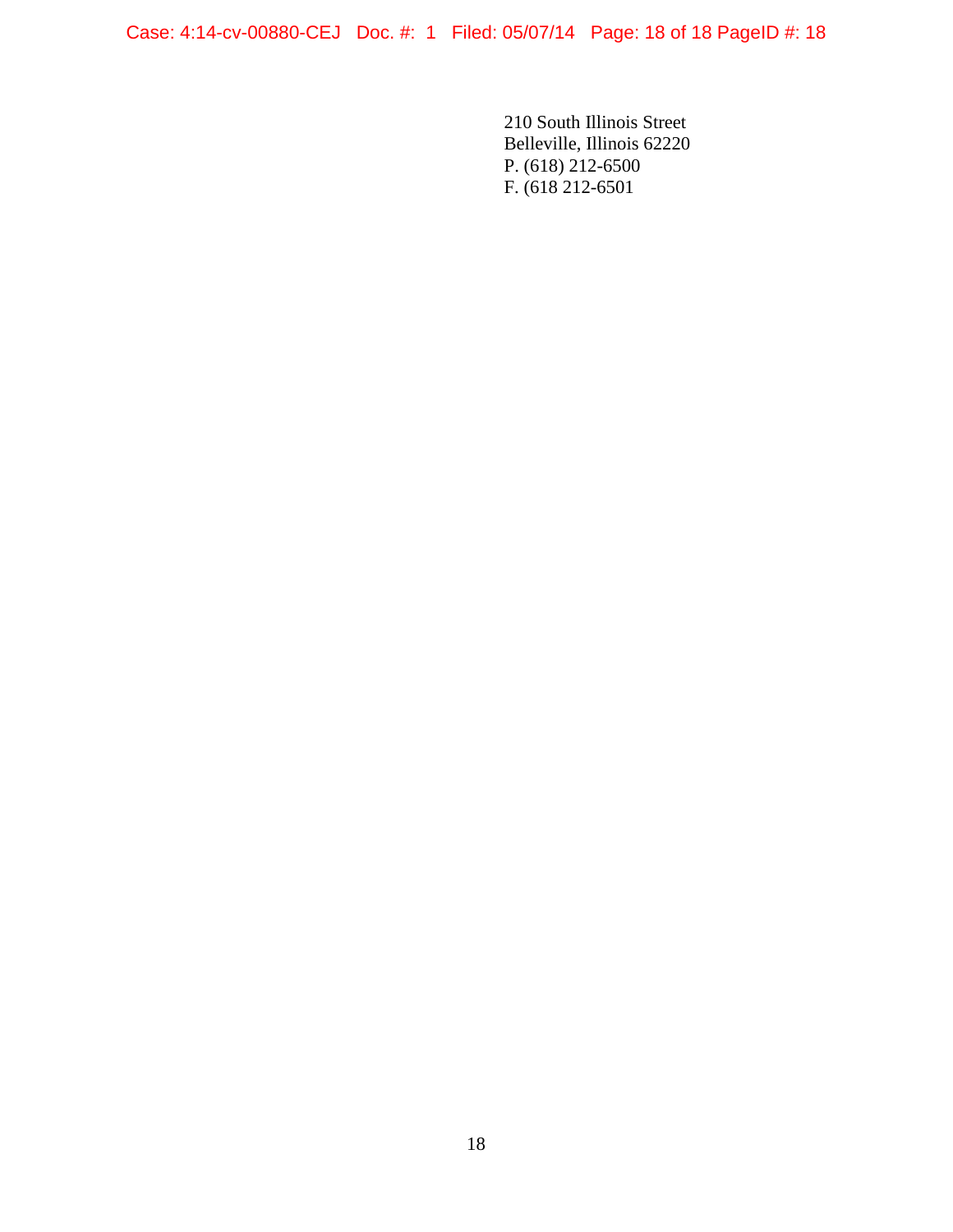# Case: 4:14-cv-00880-CEJ Doc. #: 1-1 Filed: 05/07/14 Page: 1 of 1 PageID #: 19

JS 44 (Rev. 12/12)

# **CIVIL COVER SHEET**

The JS 44 civil cover sheet and the information contained herein neither replace nor supplement the filing and service of pleadings or other papers as required by law, except as provided by local rules of court. This form,

| purpose or immaning the cryle docker sheet. These that it occurring On the at FAQS OP This PORM.)                                                                                          |                                                                                                                                                                    |                                                                                                                                                                         |                                |                                                                                                                                                                                     |                                                                                                                                                               |                                                                                                                                                                                                                        |  |
|--------------------------------------------------------------------------------------------------------------------------------------------------------------------------------------------|--------------------------------------------------------------------------------------------------------------------------------------------------------------------|-------------------------------------------------------------------------------------------------------------------------------------------------------------------------|--------------------------------|-------------------------------------------------------------------------------------------------------------------------------------------------------------------------------------|---------------------------------------------------------------------------------------------------------------------------------------------------------------|------------------------------------------------------------------------------------------------------------------------------------------------------------------------------------------------------------------------|--|
| I. (a) PLAINTIFFS                                                                                                                                                                          |                                                                                                                                                                    |                                                                                                                                                                         |                                | <b>DEFENDANTS</b>                                                                                                                                                                   |                                                                                                                                                               |                                                                                                                                                                                                                        |  |
| Alexia Keil                                                                                                                                                                                |                                                                                                                                                                    |                                                                                                                                                                         | The Blue Buffalo Company, Ltd. |                                                                                                                                                                                     |                                                                                                                                                               |                                                                                                                                                                                                                        |  |
| (b) County of Residence of First Listed Plaintiff<br>City of St. Louis Co (MO)<br>(EXCEPT IN U.S. PLAINTIFF CASES)                                                                         |                                                                                                                                                                    |                                                                                                                                                                         |                                | County of Residence of First Listed Defendant<br>Delaware<br>(IN U.S. PLAINTIFF CASES ONLY)<br>IN LAND CONDEMNATION CASES, USE THE LOCATION OF THE TRACT OF LAND INVOLVED.<br>NOTE: |                                                                                                                                                               |                                                                                                                                                                                                                        |  |
| (c) Attorneys (Firm Name, Address, and Telephone Number)<br>Ryan A. Keane, The Simon Law Firm, P.C.<br>800 Market Street, Suite 1700, St. Louis, MO 63101                                  |                                                                                                                                                                    |                                                                                                                                                                         |                                | Attorneys (If Known)                                                                                                                                                                |                                                                                                                                                               |                                                                                                                                                                                                                        |  |
| II. BASIS OF JURISDICTION (Place an "X" in One Box Only)                                                                                                                                   |                                                                                                                                                                    |                                                                                                                                                                         |                                |                                                                                                                                                                                     |                                                                                                                                                               | III. CITIZENSHIP OF PRINCIPAL PARTIES (Place an "X" in One Box for Plaintiff                                                                                                                                           |  |
| 1 U.S. Government<br>Plaintiff                                                                                                                                                             | 7 3 Federal Question<br>(U.S. Government Not a Party)                                                                                                              |                                                                                                                                                                         |                                | (For Diversity Cases Only)<br>Citizen of This State                                                                                                                                 | DEF<br>PTF<br>区!<br>$\Box$ 1 Incorporated or Principal Place<br>of Business In This State                                                                     | and One Box for Defendant)<br>PTF<br>DEF<br>$\Box$ 4<br>$\Box$ 4                                                                                                                                                       |  |
| 12 U.S. Government<br>Defendant                                                                                                                                                            | 23 4<br>Diversity                                                                                                                                                  | (Indicate Citizenship of Parties in Item III)                                                                                                                           |                                | Citizen of Another State                                                                                                                                                            | 2 Incorporated and Principal Place<br>$\sigma$ 2                                                                                                              | a s<br>甚<br>of Business In Another State                                                                                                                                                                               |  |
|                                                                                                                                                                                            |                                                                                                                                                                    |                                                                                                                                                                         |                                | Citizen or Subject of a<br>Foreign Country                                                                                                                                          | 3 Foreign Nation<br>$\square$ 3<br>σ                                                                                                                          | C 6<br>O 6                                                                                                                                                                                                             |  |
| IV. NATURE OF SUIT (Place an "X" in One Box Only)                                                                                                                                          |                                                                                                                                                                    |                                                                                                                                                                         |                                |                                                                                                                                                                                     |                                                                                                                                                               |                                                                                                                                                                                                                        |  |
| <b>WE UNICONTRACT AS STRING AND ARRIVES AND TORTS OF A DECOMPTABLY STRING AND A</b>                                                                                                        |                                                                                                                                                                    |                                                                                                                                                                         |                                |                                                                                                                                                                                     |                                                                                                                                                               | <b>2010RETURE/PENALTY &amp; BEELBANKRUPTCY AND THE STATUTES AND THE STATUTES</b>                                                                                                                                       |  |
| $\Box$ 110 Insurance<br>$\square$ 120 Marine<br>□ 130 Miller Act<br>□ 140 Negotiable Instrument<br>$\Box$ 150 Recovery of Overpayment                                                      | PERSONAL INJURY<br>$\square$ 310 Airplane<br>□ 315 Airplane Product<br>Liability<br>□ 320 Assault, Libel &                                                         | PERSONAL INJURY<br>1 365 Personal Injury -<br>Product Liability<br>367 Health Care/<br>Pharmaceutical                                                                   |                                | 5 625 Drug Related Seizure<br>of Property 21 USC 881<br>$\square$ 690 Other                                                                                                         | $\Box$ 422 Appeal 28 USC 158<br><b>□ 423 Withdrawal</b><br>28 USC 157<br><b>PROPERTY RIGHTS &amp; R</b>                                                       | 1 375 False Claims Act<br>400 State Reapportionment<br>$\Box$ 410 Antitrust<br>7 430 Banks and Banking<br>$\Box$ 450 Commerce                                                                                          |  |
| & Enforcement of Judgment<br>151 Medicare Act<br>152 Recovery of Defaulted<br><b>Student Loans</b>                                                                                         | Slander<br>330 Federal Employers'<br>Liability<br>$\square$ 340 Marine                                                                                             | Personal Injury<br>Product Liability<br>368 Asbestos Personal<br>Injury Product                                                                                         |                                |                                                                                                                                                                                     | 7 820 Copyrights<br>$\Box$ 830 Patent<br>340 Trademark                                                                                                        | 7 460 Deportation<br>7 470 Racketeer Influenced and<br>Corrupt Organizations<br>1 480 Consumer Credit                                                                                                                  |  |
| (Excludes Veterans)<br>□ 153 Recovery of Overpayment<br>of Veteran's Benefits<br>□ 160 Stockholders' Suits<br>190 Other Contract<br>195 Contract Product Liability<br>$\Box$ 196 Franchise | □ 345 Marine Product<br>Liability<br>350 Motor Vehicle<br><b>355 Motor Vehicle</b><br>Product Liability<br>7 360 Other Personal<br>Injury<br>7 362 Personal Injury | Liability<br>PERSONAL PROPERTY<br>7 370 Other Fraud<br>$\Box$ 371 Truth in Lending<br>380 Other Personal<br>Property Damage<br>385 Property Damage<br>Product Liability |                                | <b>BELSEN GLABOR BELLEVILLE</b><br>710 Fair Labor Standards<br>Act<br>720 Labor/Management<br>Relations<br>740 Railway Labor Act<br>751 Family and Medical<br>Leave Act             | SOCIAL SECURITY<br>□ 861 HIA (1395ff)<br>1362 Black Lung (923)<br>$\Box$ 863 DIWC/DIWW (405(g))<br>$\square$ 864 SSID Title XVI<br>$\square$ 865 RSI (405(g)) | σ<br>490 Cable/Sat TV<br>□ 850 Securities/Commodities/<br>Exchange<br>890 Other Statutory Actions<br>391 Agricultural Acts<br>CJ 893 Environmental Matters<br>1 895 Freedom of Information<br>Act<br>□ 896 Arbitration |  |
| <b>REAL PROPERTY AND REAL</b>                                                                                                                                                              | Medical Malpractice<br><b>SECIMIERIGHTS</b>                                                                                                                        | <b>PRISONER PETITIONS</b>                                                                                                                                               |                                | 790 Other Labor Litigation<br>791 Employee Retirement                                                                                                                               | <b>FEDERAL TAX SUITS</b>                                                                                                                                      | □ 899 Administrative Procedure                                                                                                                                                                                         |  |
| 1210 Land Condemnation<br>220 Foreclosure<br>7 230 Rent Lease & Eiectment<br>240 Torts to Land<br>□ 245 Tort Product Liability                                                             | $\Box$ 440 Other Civil Rights<br>$\Box$ 441 Voting<br>$\Box$ 442 Employment<br>1 443 Housing/<br>Accommodations                                                    | Habeas Corpus:<br>7463 Alien Detainee<br><b>310 Motions to Vacate</b><br>Sentence<br>1 530 General                                                                      |                                | Income Security Act                                                                                                                                                                 | 7 870 Taxes (U.S. Plaintiff<br>or Defendant)<br>□ 871 IRS-Third Party<br>26 USC 7609                                                                          | Act/Review or Appeal of<br>Agency Decision<br>$\Box$ 950 Constitutionality of<br><b>State Statutes</b>                                                                                                                 |  |
| <b>D</b> 290 All Other Real Property                                                                                                                                                       | □ 445 Amer. w/Disabilities - □ 535 Death Penalty                                                                                                                   |                                                                                                                                                                         |                                | <b><i>WESTMINIGRATIONS SERVI</i></b>                                                                                                                                                |                                                                                                                                                               |                                                                                                                                                                                                                        |  |
|                                                                                                                                                                                            | Employment<br>$\square$ 446 Amer. w/Disabilities<br>Other<br>148 Education                                                                                         | Other:<br>540 Mandamus & Other<br>□ 550 Civil Rights<br>555 Prison Condition<br>560 Civil Detainee -<br>Conditions of<br>Confinement                                    |                                | 462 Naturalization Application<br>$\square$ 465 Other Immigration<br>Actions                                                                                                        |                                                                                                                                                               |                                                                                                                                                                                                                        |  |
| V. ORIGIN (Place an "X" in One Box Only)                                                                                                                                                   |                                                                                                                                                                    |                                                                                                                                                                         |                                |                                                                                                                                                                                     |                                                                                                                                                               |                                                                                                                                                                                                                        |  |
| $\boxtimes$ 1 Original<br>Proceeding                                                                                                                                                       | □ 2 Removed from<br>$\Box$ 3<br>State Court                                                                                                                        | Remanded from<br>Appellate Court                                                                                                                                        |                                | $\Box$ 5 Transferred from<br>$\Box$ 4 Reinstated or<br>Reopened<br>(specify)                                                                                                        | D 6 Multidistrict<br>Another District<br>Litigation                                                                                                           |                                                                                                                                                                                                                        |  |
| VI. CAUSE OF ACTION                                                                                                                                                                        | 28 U.S.C. 1332(d)<br>Brief description of cause:                                                                                                                   |                                                                                                                                                                         |                                | Cite the U.S. Civil Statute under which you are filing $\beta$ and cite jurisdictional statutes unless diversity):                                                                  |                                                                                                                                                               |                                                                                                                                                                                                                        |  |
| VII. REQUESTED IN<br><b>COMPLAINT:</b>                                                                                                                                                     | UNDER RULE 23, F.R.Cv.P.                                                                                                                                           | misrepresentation and false claims regarding pet food<br><b>X</b> CHECK IF THIS IS A CLASS ACTION                                                                       |                                | <b>DEMANDS</b><br>5,000,001.00                                                                                                                                                      | JURY DEMAND:                                                                                                                                                  | CHECK YES only if demanded in complaint:<br>XI Yes<br>$\square$ No                                                                                                                                                     |  |
| VIII. RELATED CASE(S)<br><b>IF ANY</b>                                                                                                                                                     | (See instructions):                                                                                                                                                | JUDGE                                                                                                                                                                   |                                |                                                                                                                                                                                     | DOCKET NUMBER                                                                                                                                                 |                                                                                                                                                                                                                        |  |
| DATE                                                                                                                                                                                       |                                                                                                                                                                    | SIGNATURE OF A PORNEY OF RECORD                                                                                                                                         |                                |                                                                                                                                                                                     |                                                                                                                                                               |                                                                                                                                                                                                                        |  |
| FOR OFFICE USE ONLY<br>RECEIPT#                                                                                                                                                            | AMOUNT                                                                                                                                                             | <b>APPLYING IFP</b>                                                                                                                                                     |                                | <b>JUDGE</b>                                                                                                                                                                        |                                                                                                                                                               | MAG, JUDGE                                                                                                                                                                                                             |  |
|                                                                                                                                                                                            |                                                                                                                                                                    |                                                                                                                                                                         |                                |                                                                                                                                                                                     |                                                                                                                                                               |                                                                                                                                                                                                                        |  |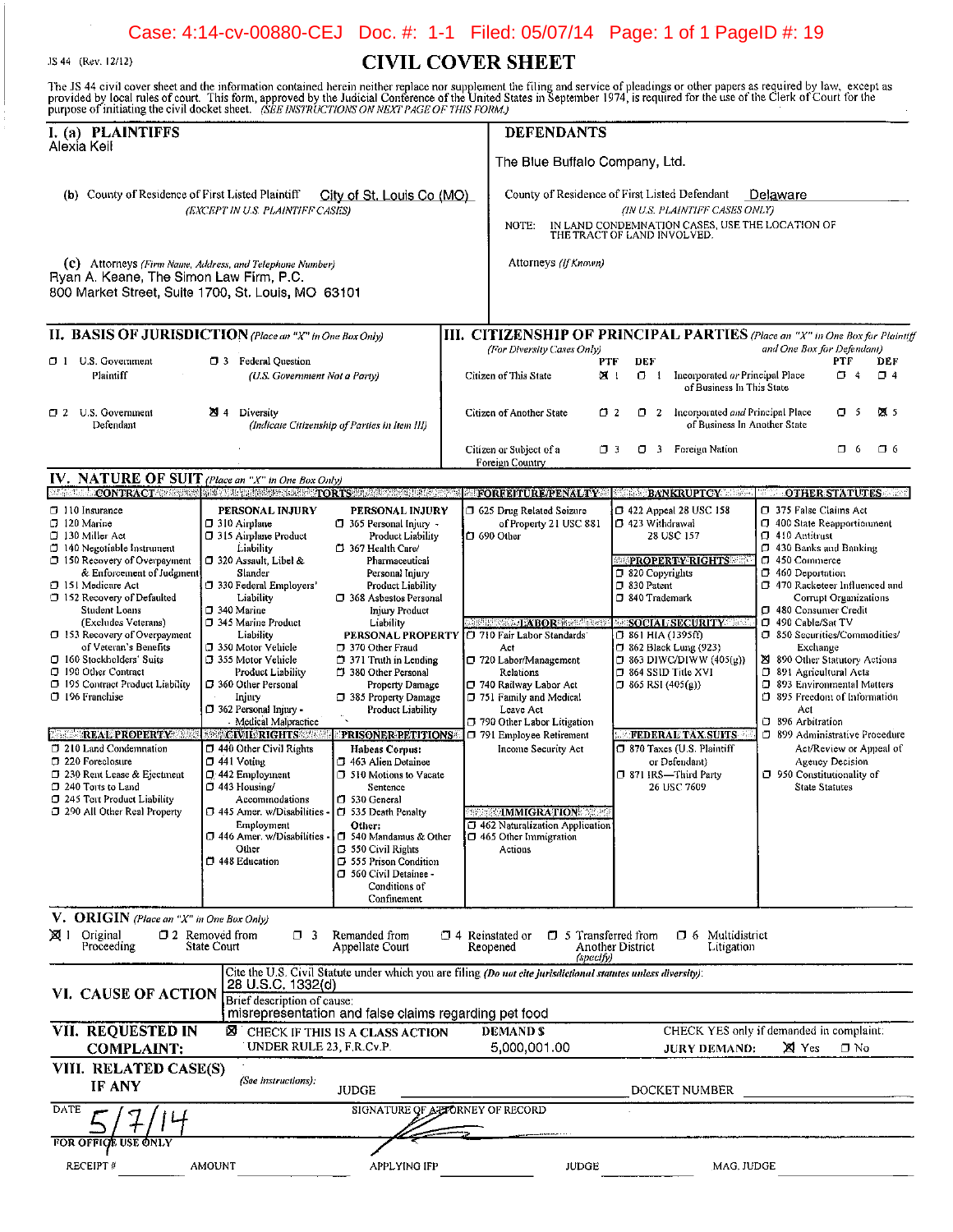#### Case: 4:14-cv-00880-CEJ Doc. #: 1-2 Filed: 05/07/14 Page: 1 of 1 PageID #: 20

#### UNITED STATES DISTRICT COURT EASTERN DISTRICT OF MISSOURI

| Alexia Keil            | ,          |          |
|------------------------|------------|----------|
|                        | Plaintiff, |          |
| ν.<br>The Blue Buffalo |            | Case No. |
| Company Ltd.           | ,          |          |
|                        | Defendant, |          |
|                        |            |          |

#### **ORIGINAL FILING FORM**

#### THIS FORM MUST BE COMPLETED AND VERIFIED BY THE FILING PARTY WHEN INITIATING A NEW CASE.

THIS SAME CAUSE, OR A SUBSTANTIALLY EQUIVALENT COMPLAINT, WAS FТ

PREVIOUSLY FILED IN THIS COURT AS CASE NUMBER \_\_\_\_\_\_\_\_\_\_\_\_\_\_\_\_\_\_\_\_\_\_\_\_\_\_\_\_\_\_\_\_\_\_\_

THIS CAUSE IS RELATED, BUT IS NOT SUBSTANTIALLY EQUIVALENT TO ANY 冈

PREVIOUSLY FILED COMPLAINT. THE RELATED CASE NUMBER IS  $4:14$ -cv-00859-RWS AND

THAT CASE WAS ASSIGNED TO THE HONORABLE Rodney W. Sippel \_\_\_\_\_\_\_. THIS CASE MAY,

THEREFORE, BE OPENED AS AN ORIGINAL PROCEEDING.

NEITHER THIS SAME CAUSE, NOR A SUBSTANTIALLY EQUIVALENT

COMPLAINT, HAS BEEN PREVIOUSLY FILED IN THIS COURT, AND THEREFORE

MAY BE OPENED AS AN ORIGINAL PROCEEDING.

The undersigned affirms that the information provided above is true and correct.

Date: 05/07/2014

 $\Box$ 

/s/ Ryan A. Keane Signature of Filing Party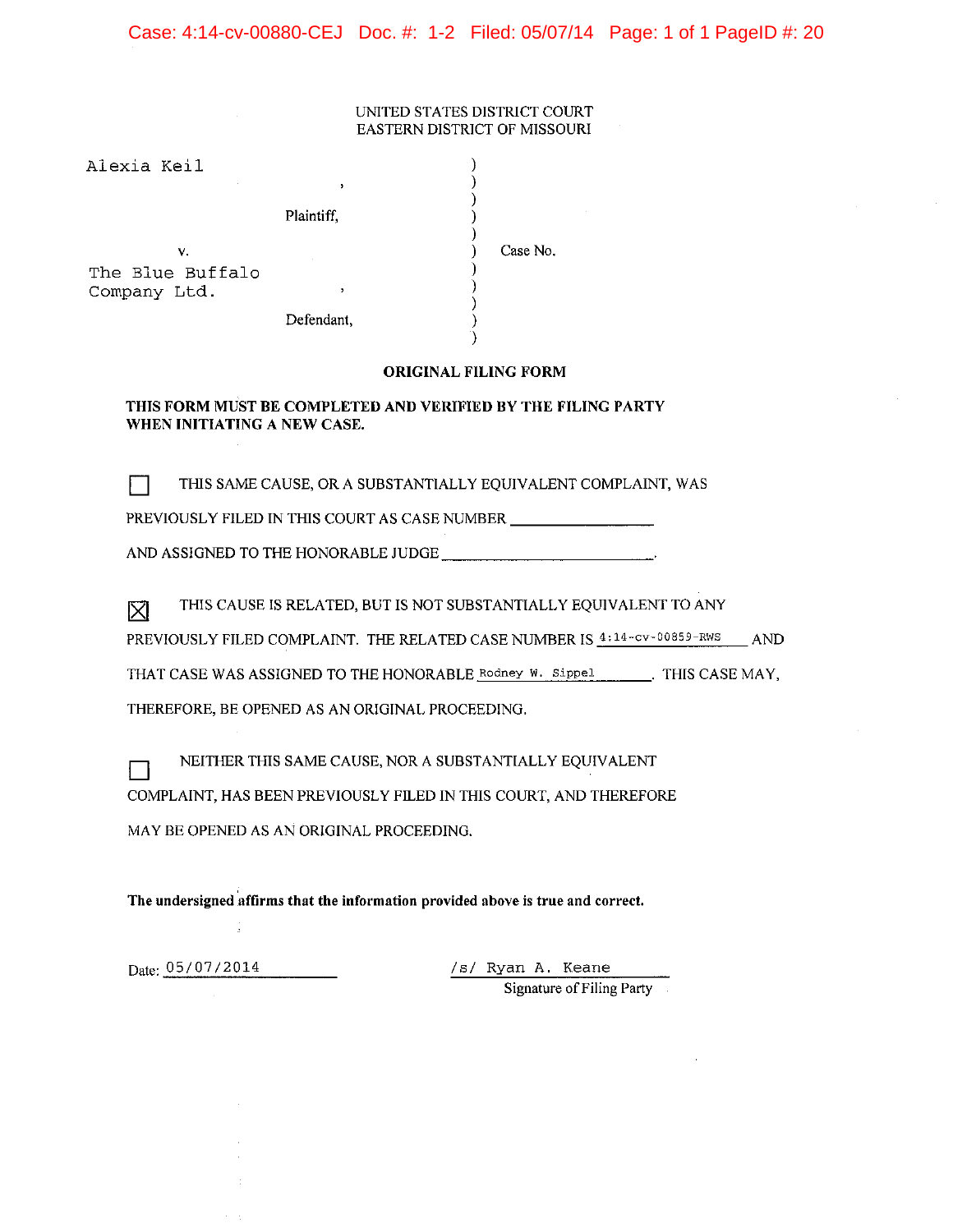Case: 4:14-cv-00880-CEJ Doc. #: 1-3 Filed: 05/07/14 Page: 1 of 2 PageID #: 21

AO 440 (Rev. 12/09) Summons in a Civil Action

# UNITED STATES DISTRICT COURT

for the

Eastern District of Missouri

| Alexia Keil                    |  |
|--------------------------------|--|
| Plaintiff                      |  |
| V.                             |  |
| The Blue Buffalo Company, Ltd. |  |
| $D$ of an <i>dame</i>          |  |

*Defendant*

Civil Action No.

**SUMMONS IN A CIVIL ACTION**

To: *(Defendant's name and address)* The Blue Buffalo Company, Ltd. serve: United Corporate Services, Inc. Elm Court Plaza, 1739 East Elm Street, #101 Jefferson City, MO 65101

A lawsuit has been filed against you.

Within 21 days after service of this summons on you (not counting the day you received it) — or 60 days if you are the United States or a United States agency, or an officer or employee of the United States described in Fed. R. Civ. P. 12 (a)(2) or (3) — you must serve on the plaintiff an answer to the attached complaint or a motion under Rule 12 of the Federal Rules of Civil Procedure. The answer or motion must be served on the plaintiff or plaintiff's attorney, whose name and address are:

> Ryan A. Keane The Simon Law Firm, P.C. 800 Market Street, Suite 1700 St. Louis, MO 63101

If you fail to respond, judgment by default will be entered against you for the relief demanded in the complaint. You also must file your answer or motion with the court.

*CLERK OF COURT*

Date:

*Signature of Clerk or Deputy Clerk*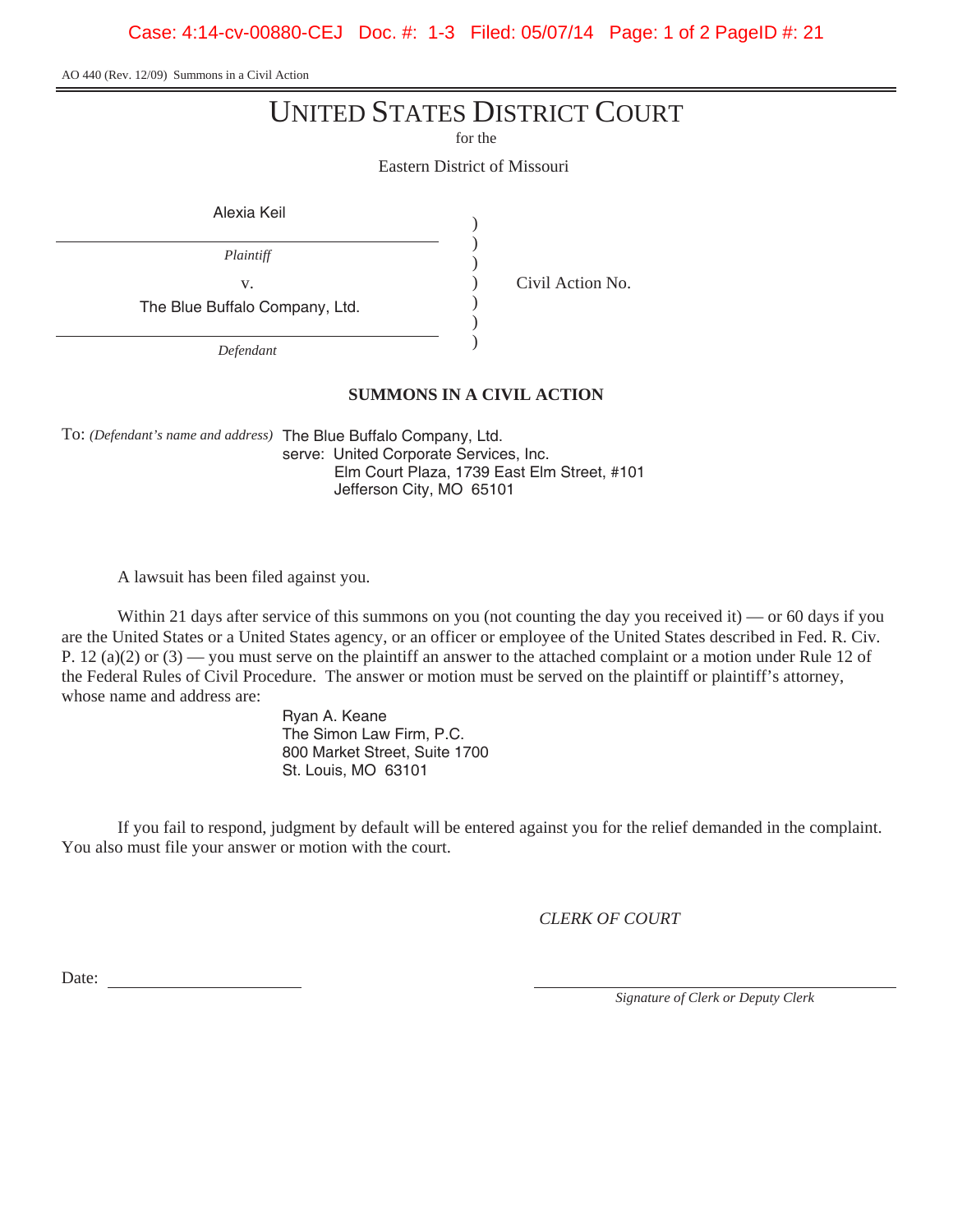Case: 4:14-cv-00880-CEJ Doc. #: 1-3 Filed: 05/07/14 Page: 2 of 2 PageID #: 22

AO 440 (Rev. 12/09) Summons in a Civil Action (Page 2)

Civil Action No.

#### **PROOF OF SERVICE**

*(This section should not be filed with the court unless required by Fed. R. Civ. P. 4 (l))*

|       |                                                     | This summons for (name of individual and title, if any)                                     |                                                                                                                       |      |          |
|-------|-----------------------------------------------------|---------------------------------------------------------------------------------------------|-----------------------------------------------------------------------------------------------------------------------|------|----------|
|       | was received by me on <i>(date)</i>                 |                                                                                             |                                                                                                                       |      |          |
|       |                                                     | $\Box$ I personally served the summons on the individual at ( <i>place</i> )                |                                                                                                                       |      |          |
|       |                                                     |                                                                                             | on (date)                                                                                                             | ; or |          |
|       |                                                     | $\Box$ I left the summons at the individual's residence or usual place of abode with (name) |                                                                                                                       |      |          |
|       |                                                     |                                                                                             | , a person of suitable age and discretion who resides there,                                                          |      |          |
|       | on $(data)$                                         |                                                                                             | , and mailed a copy to the individual's last known address; or                                                        |      |          |
|       | $\Box$ I served the summons on (name of individual) |                                                                                             | <u> 1989 - Johann Barn, mars ann an t-Amhain Aonaich an t-Aonaich an t-Aonaich an t-Aonaich an t-Aonaich an t-Aon</u> |      | , who is |
|       |                                                     | designated by law to accept service of process on behalf of (name of organization)          |                                                                                                                       |      |          |
|       |                                                     |                                                                                             | on (date)                                                                                                             | ; or |          |
|       |                                                     | $\Box$ I returned the summons unexecuted because                                            |                                                                                                                       |      | : or     |
|       | $\Box$ Other (specify):                             |                                                                                             |                                                                                                                       |      |          |
|       | My fees are \$                                      | for travel and \$                                                                           | for services, for a total of \$                                                                                       | 0.00 |          |
|       |                                                     | I declare under penalty of perjury that this information is true.                           |                                                                                                                       |      |          |
| Date: |                                                     |                                                                                             |                                                                                                                       |      |          |
|       |                                                     |                                                                                             | Server's signature                                                                                                    |      |          |
|       |                                                     |                                                                                             | Printed name and title                                                                                                |      |          |
|       |                                                     |                                                                                             |                                                                                                                       |      |          |

*Server's address*

Additional information regarding attempted service, etc: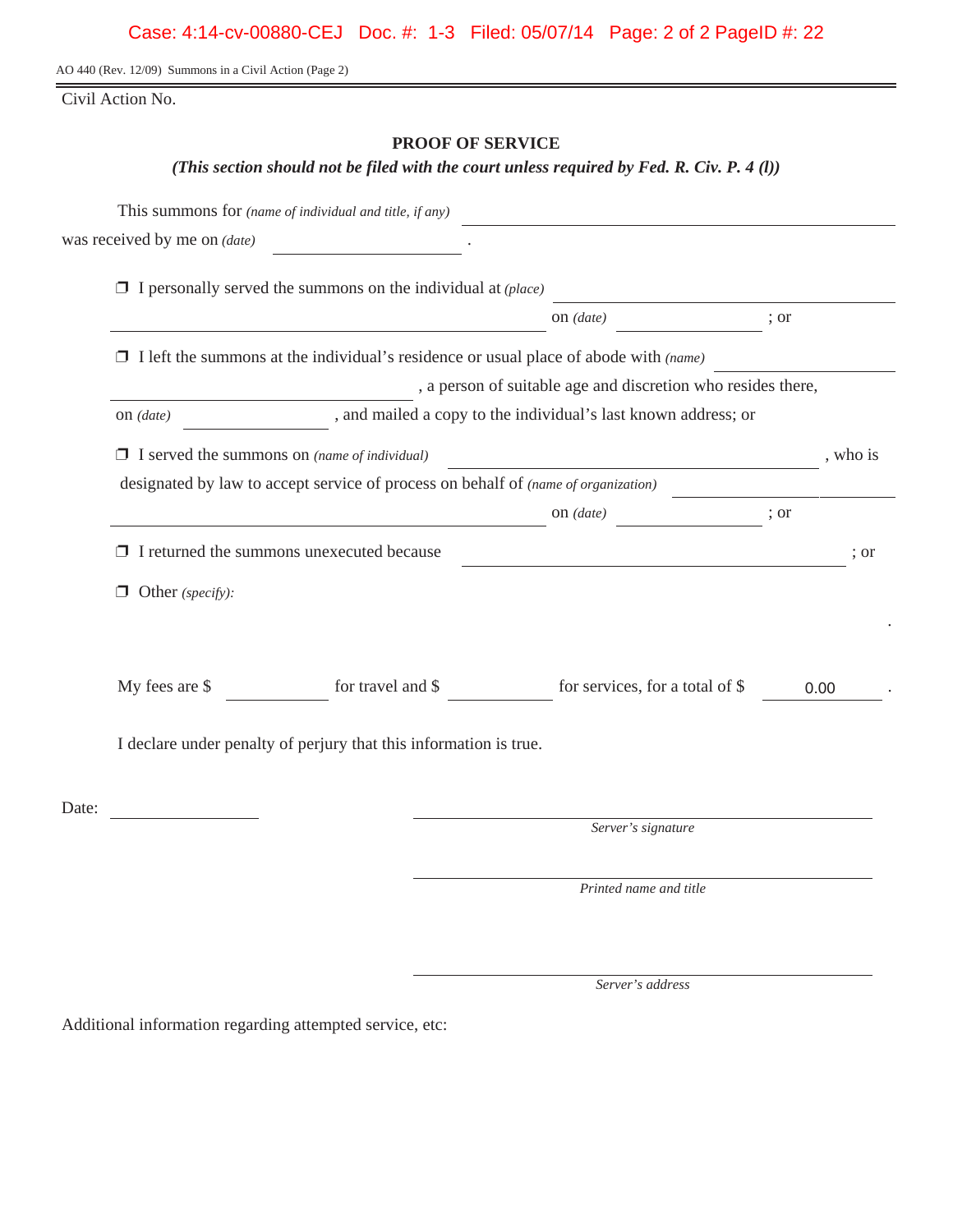# **UNITED STATES DISTRICT COURT EASTERN DISTRICT OF MISSOURI**

)

Alexia Keil

)  $\mathcal{L}$ Plaintiff(s), ) ) Case No.  $\mathbf{v}\mathbf{s}$ .  $\qquad \qquad$  )  $\lambda$  $\lambda$  $Defendant(s)$ .  $)$ The Blue Buffalo Company, Ltd.

# DISCLOSURE OF CORPORATION INTERESTS **CERTIFICATE**

Pursuant to Rule 2.09 of the Local Rules of the United States District Court for the Eastern District of Missouri and Rule 7.1 of the Federal Rules of Civil Procedure, Counsel of record for The Blue Buffalo Company hereby gives notice the following corporate interests are disclosed:

- 1. The parent companies of the corporation:
- 2. Subsidiaries not wholly owned by the corporation:
- 3. Any publicly held company that owns ten percent (10%) or more of the corporation:

| Signature (Counsel for Plaintiff/Defendant) |
|---------------------------------------------|
| <b>Print Name:</b>                          |
| Address:                                    |

<u> 1989 - Johann Barbara, martxa alemaniar a</u> City/State/Zip: Phone:

I hereby certify a true copy of the foregoing Disclosure of Corporate Interest Certificate was serve (by mail, by hand delivery or by electronic notice) on all parties this  $\_\_$  Day of  $\_\_$ , 20 $\_\_$